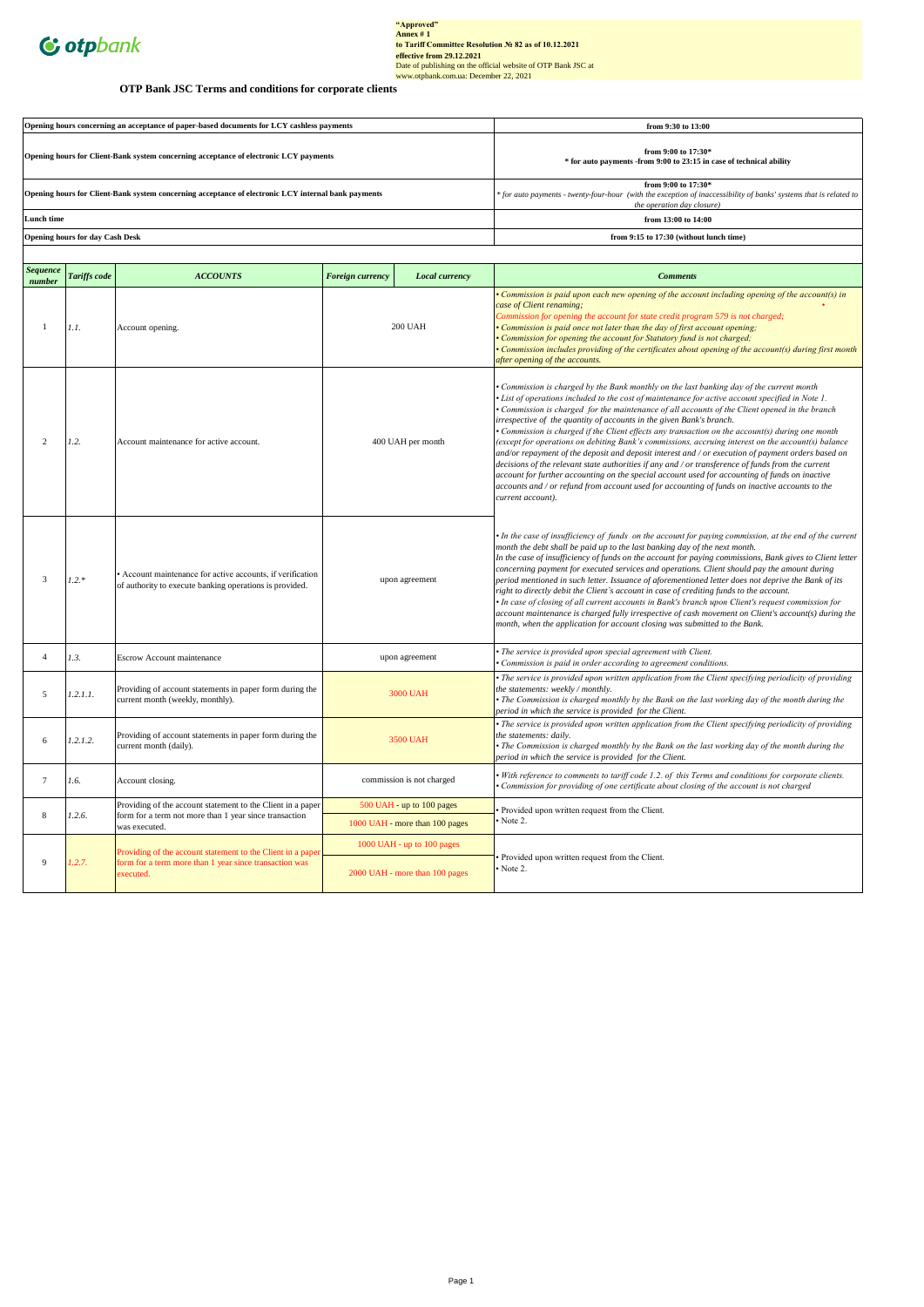| 10              | 1.4.         | ssue of the duplicates of cash documents, payment<br>documents, confirmations of cash operations and other<br>uplicates of documents                                                                                  |                                                                                                                                                           | 300 UAH                                                                                                                                                 | Provided upon written request from the Client.<br>Note 2.                                                                                                                                                                                                                                                                                                                                                                                                                                                                                                                                                 |
|-----------------|--------------|-----------------------------------------------------------------------------------------------------------------------------------------------------------------------------------------------------------------------|-----------------------------------------------------------------------------------------------------------------------------------------------------------|---------------------------------------------------------------------------------------------------------------------------------------------------------|-----------------------------------------------------------------------------------------------------------------------------------------------------------------------------------------------------------------------------------------------------------------------------------------------------------------------------------------------------------------------------------------------------------------------------------------------------------------------------------------------------------------------------------------------------------------------------------------------------------|
| 11              | 1.1.1.       | Changing of current accounts servicing branch according<br>to Client's request.                                                                                                                                       |                                                                                                                                                           | 550 грн.                                                                                                                                                | Commission is charged if branch change is executed for all Client's accounts and number of these<br>accounts remains the same and Client continues servicing in another Bank's institution on conditions<br>of exciting Agreement on opening an account.<br>Commission is paid once no later the day when technical rebranching of accounts to another Bank's<br>institution is performed.                                                                                                                                                                                                                |
|                 |              | Cash management services:                                                                                                                                                                                             |                                                                                                                                                           |                                                                                                                                                         |                                                                                                                                                                                                                                                                                                                                                                                                                                                                                                                                                                                                           |
|                 |              | Transmission of Statements of account                                                                                                                                                                                 |                                                                                                                                                           |                                                                                                                                                         | Commission is charged monthly on the last working day of the month.                                                                                                                                                                                                                                                                                                                                                                                                                                                                                                                                       |
| 12              | 1.5.1.       | (SWIFT MT 940).                                                                                                                                                                                                       |                                                                                                                                                           | <b>300 UAH</b>                                                                                                                                          | Commission is charged irrespective of the quantity of accounts.                                                                                                                                                                                                                                                                                                                                                                                                                                                                                                                                           |
| 13              | 1.5.2.       | Debiting and crediting funds from/to accounts in<br>accordance with Special agreement (Zero Balancing -<br>regular transfer of the balances on the current accounts).                                                 |                                                                                                                                                           | 300 UAH                                                                                                                                                 | Commission is charged monthly from current account of the Client on which regular money<br>transferred to.<br>• This service is available for Clients that have current accounts with OTP Bank JSC.<br>A special agreement for provision of the Service should be signed with the Bank.                                                                                                                                                                                                                                                                                                                   |
| 14              | 1.5.3.       | Direct debit of the account upon receiving S.W.I.F.T.<br>MT101 "Request for transfer".                                                                                                                                |                                                                                                                                                           | upon agreement                                                                                                                                          | The terms are defined in additional agreement with the Client.<br>The service provided only for accounts in the Local currency.                                                                                                                                                                                                                                                                                                                                                                                                                                                                           |
| 15              | 1.5.4.       | Direct debit of the account for execution of regular<br>payments (Standing order).                                                                                                                                    |                                                                                                                                                           | upon agreement                                                                                                                                          | The terms are defined in additional agreement with the Client/Application of providing banking<br>services.<br>Commission is charged by the Bank monthly on the last banking day of the current month                                                                                                                                                                                                                                                                                                                                                                                                     |
|                 |              |                                                                                                                                                                                                                       |                                                                                                                                                           |                                                                                                                                                         | The terms are defined in additional agreement with the Client/Application of providing banking                                                                                                                                                                                                                                                                                                                                                                                                                                                                                                            |
| 16              | 1.5.4.1.     | Organization direct debit of the account for execution of<br>regular payments (Standing order).                                                                                                                       |                                                                                                                                                           | <b>300 UAH</b>                                                                                                                                          | services.<br>Commission is paid once.<br>Note 3.                                                                                                                                                                                                                                                                                                                                                                                                                                                                                                                                                          |
| 17              | 1.5.4.2.     | Outgoing payments direct debit of the account for<br>execution of regular payments (Standing order).                                                                                                                  |                                                                                                                                                           | upon agreement                                                                                                                                          | Commission is charged for each payment in the moment of payment execution<br>The terms are defined in additional agreement with the Client/Application of providing banking<br>services.                                                                                                                                                                                                                                                                                                                                                                                                                  |
| 18              | 1.5.4.3.     | Internal bank payments direct debit of the account for<br>execution of regular payments (Standing order).                                                                                                             |                                                                                                                                                           | upon agreement                                                                                                                                          | Commission is charged for each payment in the moment of payment execution<br>The terms are defined in additional agreement with the Client/Application of providing banking<br>services.                                                                                                                                                                                                                                                                                                                                                                                                                  |
| 19              | 1.5.7.       | Direct debit of account upon agreement.<br>Transference of funds from inactive Client's current                                                                                                                       |                                                                                                                                                           | upon agreement                                                                                                                                          | Defined by Additional Agreement with Client.                                                                                                                                                                                                                                                                                                                                                                                                                                                                                                                                                              |
| 20              | 1.5.8.       | account (as defined in the Notes) for further accounting<br>on special account used for accounting of funds on<br>inactive accounts                                                                                   |                                                                                                                                                           | commission is not charged                                                                                                                               | The transference is made to an account opened by the Bank, which is used for accounting of funds<br>on inactive accounts<br>Note 6.                                                                                                                                                                                                                                                                                                                                                                                                                                                                       |
| 21              | 1.5.9.       | Refund from account opened by the Bank for accounting<br>of funds on inactive accounts to the current account.                                                                                                        |                                                                                                                                                           | commission is not charged                                                                                                                               | · Return of funds is carried out upon Client's written request.                                                                                                                                                                                                                                                                                                                                                                                                                                                                                                                                           |
| 22              | 1.7.         | Interest accrual on the balance of account.                                                                                                                                                                           | upon agreement                                                                                                                                            | upon agreement                                                                                                                                          | With monthly interest repayment.<br>The conditions of providing the service are defined by by Additional Agreement with<br>Client/Application of interest accrual on the balance of account.                                                                                                                                                                                                                                                                                                                                                                                                              |
| 23              | 1.8.         | SMS informing service on the current accounts<br>transactions.                                                                                                                                                        | 40 UAH                                                                                                                                                    |                                                                                                                                                         | The service provided upon written request from the Client.<br>The Commission is charged monthly by the Bank on the last working day of the month during the<br>period in which the service is provided for the Client.<br>Commission is charged irrespective of the quantity of accounts.                                                                                                                                                                                                                                                                                                                 |
| 24              | 1.9.         | Управління лімітом овердрафту на поточному рахунку<br>Клієнта.                                                                                                                                                        |                                                                                                                                                           | 0,5% of the maximum<br>amount overdraft limit<br>utilization.<br>min. 100 UAH, max. 500<br><b>UAH</b>                                                   | The commission is charged for product Welcome Overdraft.<br>The service is provided upon special agreement for provision of the service/Application of providing<br>banking services.<br>The Commission is charged monthly by the Bank on the last working day of the month during the<br>period in which the service is provided for the Client and commission is calculated from the actual<br>maximum amount overdraft limit utilization during the month.                                                                                                                                             |
| 25              | 1.10.        | Distribution and transfer to the Client account of<br>compensation funds received within the state programs<br>aimed at support of Ukrainian industries as well as<br>nforming the state bodies about funds transfer. |                                                                                                                                                           | <b>750 UAH</b>                                                                                                                                          | Commission is charged if documents were prior submitted by the Bank to the state bodies for the<br>Client's participation in state program aimed at support of Ukrainian industries<br>• Commission is paid once at the day of Client's account crediting for the compensation amount<br>· Commission is paid each time while Client's account crediting for the compensation amount<br>$\cdot$ Note 3.                                                                                                                                                                                                   |
| <b>Sequence</b> | Tariffs code | <b>CASH TRANSACTIONS</b>                                                                                                                                                                                              | <b>Foreign currency</b>                                                                                                                                   | Local currency                                                                                                                                          | <b>Comments</b>                                                                                                                                                                                                                                                                                                                                                                                                                                                                                                                                                                                           |
| number          |              | Cash withdrawals:                                                                                                                                                                                                     |                                                                                                                                                           |                                                                                                                                                         |                                                                                                                                                                                                                                                                                                                                                                                                                                                                                                                                                                                                           |
| 26              | 2.1.         | Bank-notes withdrawal,                                                                                                                                                                                                | 1,5% of the                                                                                                                                               | 2% of the amount                                                                                                                                        |                                                                                                                                                                                                                                                                                                                                                                                                                                                                                                                                                                                                           |
|                 |              |                                                                                                                                                                                                                       | amount                                                                                                                                                    |                                                                                                                                                         |                                                                                                                                                                                                                                                                                                                                                                                                                                                                                                                                                                                                           |
| 27              | 2.1.2.       | Coins withdrawal.                                                                                                                                                                                                     |                                                                                                                                                           | 2% of the amount, if<br>quantity of coins do not<br>exceed 1000 pieces;<br>· if whole amount of coins<br>exceed 1000 pieces, 0,05<br>UAH per each coin. | For amounts exceeding UAH 10 000 (for coins - for any quantity) notification is to be done one day<br>prior to the day of receipt.<br>Coins withdrawal is available only for Local currency.<br>Note 3.<br>Note 4.                                                                                                                                                                                                                                                                                                                                                                                        |
| 28              | 2.1.3.       | Banknotes exchange for other denomination on<br>preliminary request                                                                                                                                                   | L,                                                                                                                                                        | 0,3% of the amount                                                                                                                                      |                                                                                                                                                                                                                                                                                                                                                                                                                                                                                                                                                                                                           |
| 29              | 2.1.4.       | Exchange of banknotes into coins and coins into<br>banknotes on preliminary request.                                                                                                                                  | 0,3% of the amount, if<br>quantity of coins do not<br>exceed 1000 pieces;<br>· if whole amount of coins<br>exceed 1000 pieces, 0,05<br>UAH per each coin. |                                                                                                                                                         | Notification is to be given to the Bank one day prior to the day of exchange.<br>Coins withdrawal is available only for Local currency.<br>$\cdot$ Note 3.<br>$Now$ Note 4.                                                                                                                                                                                                                                                                                                                                                                                                                               |
| 30              | 2.2.         | Transfer of cash to the account.                                                                                                                                                                                      | commission is not<br>commission is not charged<br>charged                                                                                                 |                                                                                                                                                         |                                                                                                                                                                                                                                                                                                                                                                                                                                                                                                                                                                                                           |
|                 |              | Cash acceptance:                                                                                                                                                                                                      |                                                                                                                                                           |                                                                                                                                                         |                                                                                                                                                                                                                                                                                                                                                                                                                                                                                                                                                                                                           |
| 31              | 2.3.1.       | Counting (for cash deposits),                                                                                                                                                                                         | 0,5% of the<br>amount                                                                                                                                     | 0,3% of the amount                                                                                                                                      | • Foreign currency commissions are charged in UAH equivalent based on NBU currency exchange<br>rates as of the date of the transaction.<br>$\cdot$ Note 3.                                                                                                                                                                                                                                                                                                                                                                                                                                                |
| 32              | 2.3.1.1.     | Counting of coins (for cash deposits),                                                                                                                                                                                |                                                                                                                                                           | 0.3% of the amount, if<br>coins are sorted;<br>5% of the amount, if coins<br>are non sorted.                                                            | Commission is charged if significant number of coins are to be counted.<br>The Bank should be informed 1 (one) working day prior the day of counting.<br>Service is available only for Local currency.<br>Note 3.                                                                                                                                                                                                                                                                                                                                                                                         |
| 33              | 2.3.3.       | Counting of cash at branches of the Bank where current<br>account was not opened.                                                                                                                                     |                                                                                                                                                           | 0,3% of the amount                                                                                                                                      | Commission is charged in case of acceptance of cash at branches of the Bank where current<br>account for the Client was not opened.<br>The service is directed only at acceptance of cash with the following origin: trading proceeds from<br>sales of goods and services; deposit of salary; return of business trip expenses; return of money<br>received for purchase of goods, payment of services; return of excess of salary received; consular fee;<br>repayment of loan; revolving financial aid; and only in case of cash acceptance from the Client's<br>representative, current account owner. |

- commission is not charged *• Service is available only for private - entrepreneurs.*

34 **2.3.5.** Transfer of cash to a current account through ATM with **CASH-IN service in the Bank's ATM network.** CASH-IN service in the Bank's ATM network.

Transfer of cash to a corporate card account through ATM with CASH-IN service in the Bank's ATM network. **Cash collection:**

35 *2.3.6.*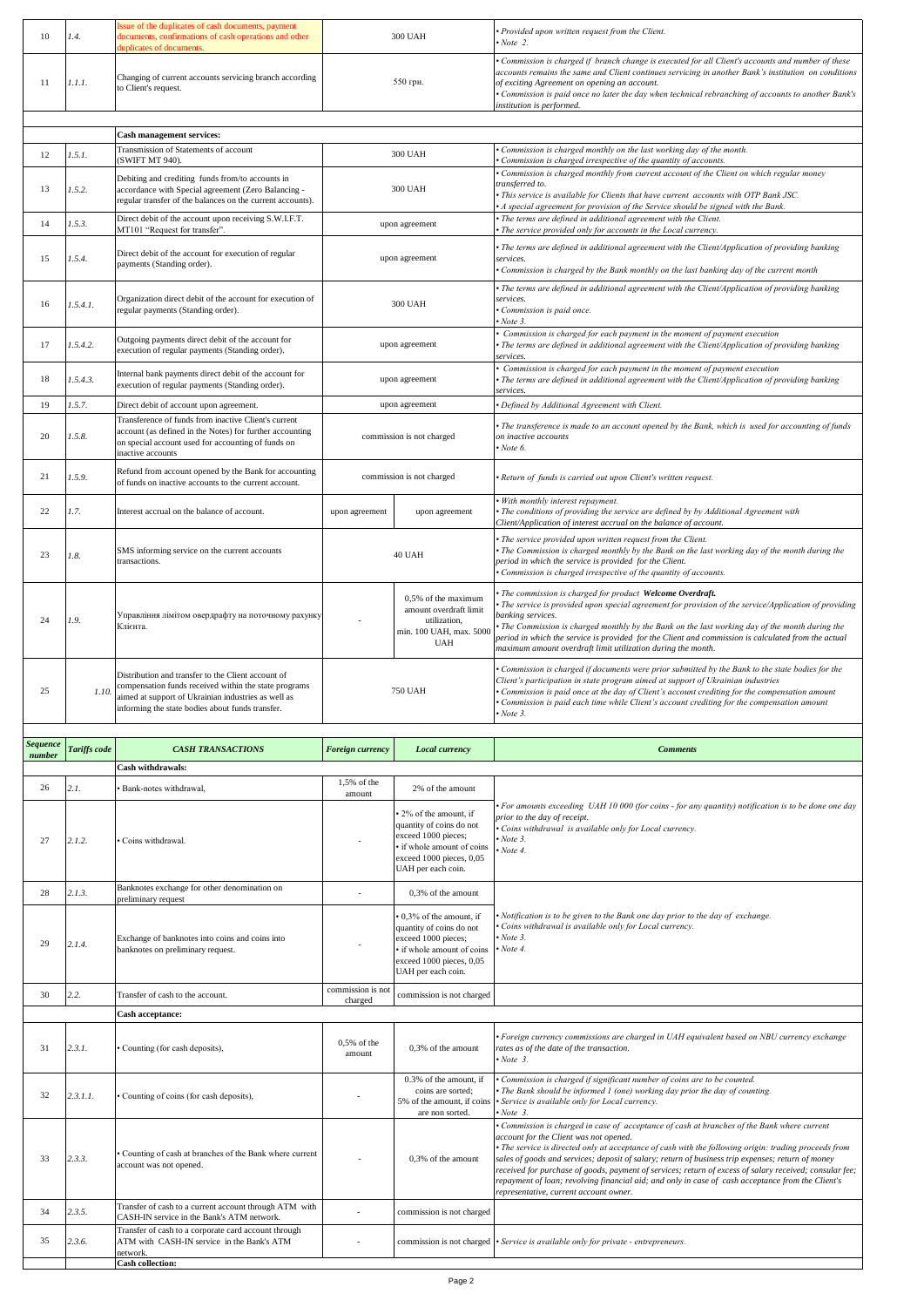| 36 | 2.3.2. | • Counting (for cash collection),                                                           | upon agreement | upon agreement | • For provision of this Service special agreement with the Bank shall be signed.<br>$\cdot$ Note 3.                                                                                                                                                                                                       |
|----|--------|---------------------------------------------------------------------------------------------|----------------|----------------|-----------------------------------------------------------------------------------------------------------------------------------------------------------------------------------------------------------------------------------------------------------------------------------------------------------|
|    | 2.4    | Organization of cash collection/cash delivery service                                       | upon agreement | upon agreement | • For provision of this Service special agreement with the Bank shall be signed.<br>• Commission is paid once on the day of Additional Agreement signing, including VAT.<br>$\cdot$ Note 3.                                                                                                               |
| 38 | 2.4.2. | Cash withdrawal for further delivery to the Client<br>(including delivery of change coins). | upon agreement | upon agreement | • For provision of this Service special agreement with the Bank shall be signed.<br>$\cdot$ Note 3.                                                                                                                                                                                                       |
|    | 2.4.3  | Servicing of cash collection                                                                | upon agreement | upon agreement | • For provision of this Service special agreement with the Bank shall be signed.<br>• Commission is charged by the Bank monthly on the last banking day of the current month<br>• Commission is charged for each service object the address of witch is specified in a special<br>agreement with the bank |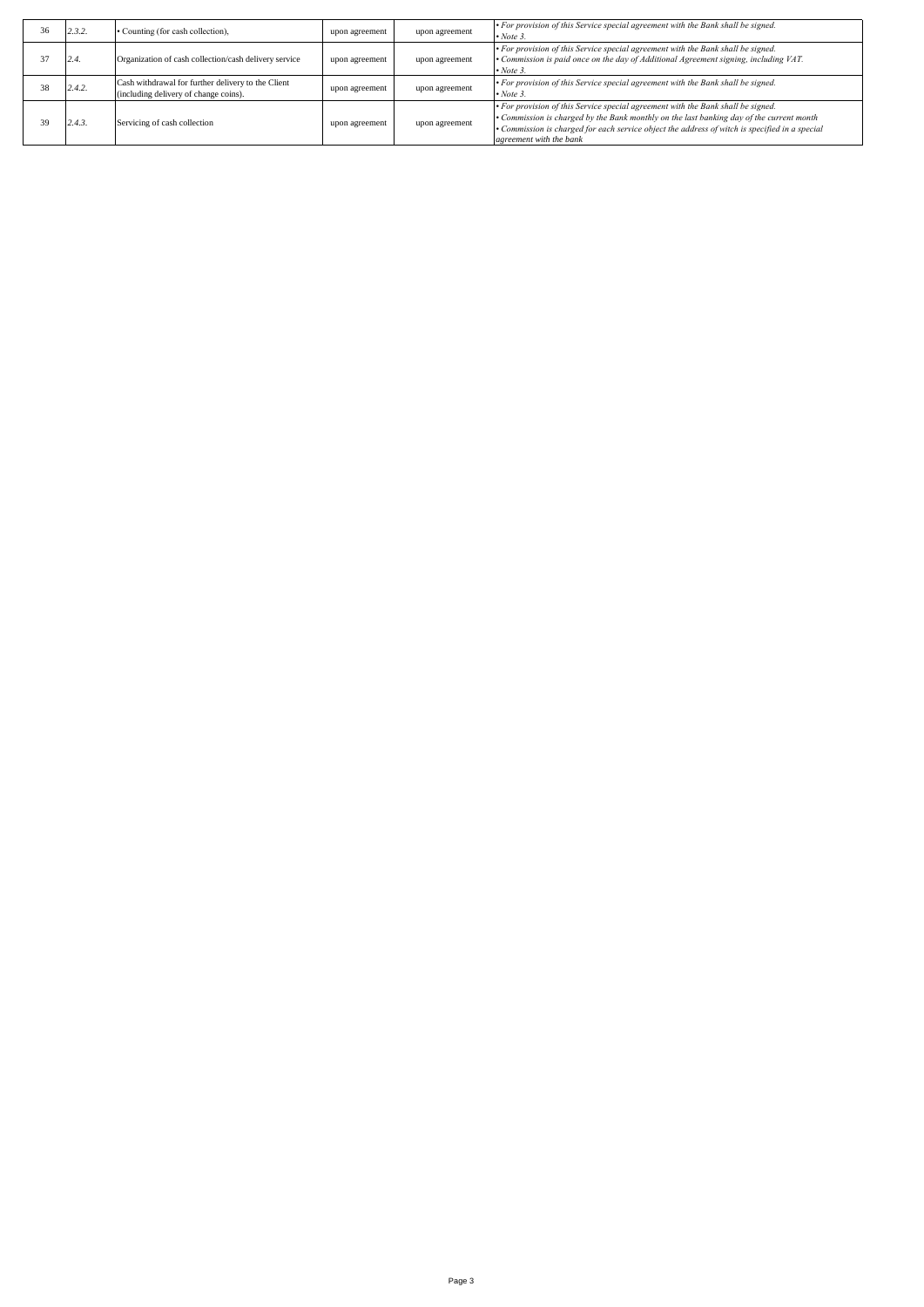|                 |              | Cash acceptance from legal entities and individuals in favor of legal entity:                                                                                                                  |                                                                           |                                                |                                                                                                                                                                                                                                                                                                                                                                                                                                                                            |  |
|-----------------|--------------|------------------------------------------------------------------------------------------------------------------------------------------------------------------------------------------------|---------------------------------------------------------------------------|------------------------------------------------|----------------------------------------------------------------------------------------------------------------------------------------------------------------------------------------------------------------------------------------------------------------------------------------------------------------------------------------------------------------------------------------------------------------------------------------------------------------------------|--|
| 40              | 2.6.1.       | If agreement between OTP Bank JSC and entity was<br>signed.                                                                                                                                    |                                                                           | 0,3% of the amount of<br>payment (min. 15 UAH) | In payment details it should be clearly specified the type of payment or the source of cash.<br>Commission is charged at the moment of operation proceeding according to agreement (in cash at<br>Cash Desk of the Bank or by direct debit from Client's account).                                                                                                                                                                                                         |  |
| 41              | 2.7.         | Cash acceptance from individuals in favor of non-resident<br>official representative (Embassy/Consulate) which has<br>opened current account in OTP Bank JSC                                   | upon agreement                                                            | upon agreement                                 | For provision of this Service special agreement with the Bank shall be signed.                                                                                                                                                                                                                                                                                                                                                                                             |  |
| 42              | 2.7.1.       | Organization of cash acceptance service from individuals<br>in favor of non-resident official representative (Embassy<br>Consulate) which has opened current account in OTP<br><b>Bank JSC</b> | 1500 UAH                                                                  | 1500 UAH                                       | For provision of this Service special agreement with the Bank shall be signed.<br>Commission includes "Embassy Payments" module of Client-Bank system independent installation<br>and issuing of not more than 2 access certificates (the service includes consultative support).<br>Commission is paid once on the day of Additional Agreement signing.                                                                                                                   |  |
| <b>Sequence</b> | Tariffs code | <b>PAYMENTS</b>                                                                                                                                                                                | Foreign currency                                                          | Local currency                                 | <b>Comments</b>                                                                                                                                                                                                                                                                                                                                                                                                                                                            |  |
| number          |              | <b>Incoming payments</b>                                                                                                                                                                       |                                                                           |                                                |                                                                                                                                                                                                                                                                                                                                                                                                                                                                            |  |
| 43              | 3.1.2.       | on request,                                                                                                                                                                                    | <b>100 UAH</b>                                                            |                                                | · For USD, EUR and HUF only.<br>• Funds are credited with the value date indicated in a payment document under condition of<br>receiving a coverage from correspondent bank after 15:00 but not later than 17:30 on value date.<br>Incoming payment "on request" is provided under Client's request.<br>Note 2, Note 3, Note 4.                                                                                                                                            |  |
| 44              | 3.1.4.       | incoming FCY payments within banks of OTP group<br>(OTP Express).                                                                                                                              | commission is not<br>charged                                              |                                                | • Payments within OTP group are made upon transferring funds from account of payer at bank of<br>OTP group to account of payee at bank of OTP group in USD, EUR and HUF.<br>• Funds are credited with the value date indicated in a payment document under condition of<br>receiving a coverage from correspondent bank not later than 15:00.                                                                                                                              |  |
|                 |              | <b>Outgoing payments</b>                                                                                                                                                                       |                                                                           |                                                |                                                                                                                                                                                                                                                                                                                                                                                                                                                                            |  |
|                 |              | A. Payments in foreign currency (FCY)                                                                                                                                                          |                                                                           |                                                |                                                                                                                                                                                                                                                                                                                                                                                                                                                                            |  |
|                 |              | standard FCY-payments in USD and other foreign<br>currencies (BEN/SHA)                                                                                                                         | 0,15% of the<br>amount.<br>min. 25 USD;<br>max. 200 USD                   |                                                |                                                                                                                                                                                                                                                                                                                                                                                                                                                                            |  |
|                 |              | standard FCY-payments in USD and other foreign<br>currencies (OUR)                                                                                                                             | 0,15% of the<br>amount,<br>min. 45 USD;<br>max. 220 USD                   |                                                |                                                                                                                                                                                                                                                                                                                                                                                                                                                                            |  |
| 45              | 3.2.         | standard FCY-payments in EUR (BEN/SHA)                                                                                                                                                         | 0,15% of the<br>amount,<br>min. 25 EUR;<br>max. 200 EUR                   |                                                | • Value date for standard FCY payments is fixed on the basis value indicated +2 days in case<br>payment document is presented to the Bank not later than 15:00.<br>Fee type BEN is not used forFCY-payments in RUB<br>$\cdot$ Note 3.                                                                                                                                                                                                                                      |  |
|                 |              | standard FCY-payments in EUR (OUR)                                                                                                                                                             | $0,15%$ of the<br>amount,<br>min. 45 EUR;<br>max. 220 EUR                 |                                                | $\cdot$ Note 4.                                                                                                                                                                                                                                                                                                                                                                                                                                                            |  |
|                 |              | standard FCY-payments in RUB (SHA/OUR)                                                                                                                                                         | 0,15% of the<br>amount,<br>min. 25 USD;<br>max. 200 USD                   |                                                |                                                                                                                                                                                                                                                                                                                                                                                                                                                                            |  |
|                 |              | urgent FCY-payments USD and other foreign currencies<br>(BEN/SHA)                                                                                                                              | $0,2%$ of the<br>amount, min.30<br>USD, max. 250<br><b>USD</b>            |                                                | · Urgent USD-payments are effected with value date 'today' in case payment document is presented<br>to the Bank not later than 12:00. In case payment document is presented to the Bank from 12:00 to<br>16:00 additional commission is charged in amount of 300 UAH (Note 2).                                                                                                                                                                                             |  |
| 46              | 3.2.1.       | urgent FCY-payments USD and other foreign currencies<br>(OUR)                                                                                                                                  | $0,2%$ of the<br>amount, min.50<br>USD, max. 270<br><b>USD</b>            |                                                | · Urgent EUR-payments and RUB-payments are effected with value date "tomorrow" in case<br>payment document is presented to the Bank not later than 13:00.<br>Urgent FCY-payments (FCY except USD, EUR, RUB) are effected:<br>- as urgent with value date "tomorrow" and Client will pay own money in appropriate currency<br>with value date 'today' in case payment document is presented to the Bank not later than 13:00.                                               |  |
|                 |              | urgent FCY-payments EUR (BEN/SHA)                                                                                                                                                              | $0,2%$ of the<br>amount,<br>min. 30 EUR;<br>max. 250 EUR<br>$0,2%$ of the |                                                | - value date "date of payment document providing $+2$ working days" in case payment document is<br>presented to the Bank not later than 13:00 and Bank needs to buy appropriate foreign currency.<br>$\cdot$ Note 3.                                                                                                                                                                                                                                                       |  |
|                 |              | urgent FCY-payments EUR (OUR)                                                                                                                                                                  | amount.<br>min. 50 EUR;<br>max. 270 EUR                                   |                                                | $\cdot$ Note 4.                                                                                                                                                                                                                                                                                                                                                                                                                                                            |  |
|                 |              | urgent EUR-payments effected with value date<br>'today"(BEN/SHA)                                                                                                                               | $0.2%$ of the<br>amount, min.30<br>EUR, max. 250<br><b>EUR</b>            |                                                | Urgent EUR-payments are effected with value date "today" in case payment document is presented                                                                                                                                                                                                                                                                                                                                                                             |  |
| 47              | $3.2.5.1$ .  | urgent EUR-payments effected with value date<br>'today''(OUR)                                                                                                                                  | $0,2%$ of the<br>amount, min.50<br>EUR, max. 270<br><b>EUR</b>            |                                                | to the Bank not later than 13:00.<br>· Fee type BEN is not used for FCY-payments in RUB<br>$\cdot$ Note 3.<br>• Note 4.                                                                                                                                                                                                                                                                                                                                                    |  |
|                 |              | urgent RUB-payments effected with value date<br>'today"(SHA/OUR)                                                                                                                               | $0,2%$ of the<br>amount, min.30<br>RUB, max. 250<br><b>RUB</b>            |                                                |                                                                                                                                                                                                                                                                                                                                                                                                                                                                            |  |
|                 |              | Outgoing FCY payments OTP Express within banks of OTP group:                                                                                                                                   |                                                                           |                                                |                                                                                                                                                                                                                                                                                                                                                                                                                                                                            |  |
| 48              | 3.2.9.       | standard FCY payments OTP Express,                                                                                                                                                             | <b>10 USD</b>                                                             |                                                | · Transfers within OTP group are made in USD, EUR, HUF upon transferring finds from account of<br>payer at bank of OTP group to account of payee at bank of OTP group.<br>• Value date for standard payments within OTP group: day of presented payment document $+2$<br>working days in case payment document is presented to the Bank not later than 15:00. In case<br>payment document is presented to the Bank from 15:00 to 16:00 is charged additional commission in |  |
| 49              | 3.2.10.      | urgent FCY payments OTP Express.                                                                                                                                                               | 15 USD                                                                    |                                                | amount of 300 UAH (Note 2).<br>· Value date for urgent payments within OTP group: day of presented payment document in case<br>payment document is presented to the Bank not later than 11:00.<br>Additionally comission of bank correspondent and bank that receives funds is charged<br>$\cdot$ Note 3, Note 4.                                                                                                                                                          |  |
|                 |              | B. Payments in local currency (LCY)                                                                                                                                                            |                                                                           |                                                |                                                                                                                                                                                                                                                                                                                                                                                                                                                                            |  |
| 50              | 3.2.2.       | electronic LCY payments received during operating<br>hours;                                                                                                                                    |                                                                           | 3 UAH per item                                 | • UAH paper-based payments are effected 'today' in case payment document is presented to the Bank                                                                                                                                                                                                                                                                                                                                                                          |  |
| 51              | 3.2.         | paper-based LCY payments received during operating<br>hours.                                                                                                                                   | ÷,                                                                        | 40 UAH per item                                | not later than 13:00 or for pp. 3.2.2.2. - from 14:00 to 15:00.<br>• UAH electronic payments are effected with value 'today' in case payment document is presented to<br>the Bank not later than 17:30 (electronic payments received by the Bank from 17:00 to 17:30 are                                                                                                                                                                                                   |  |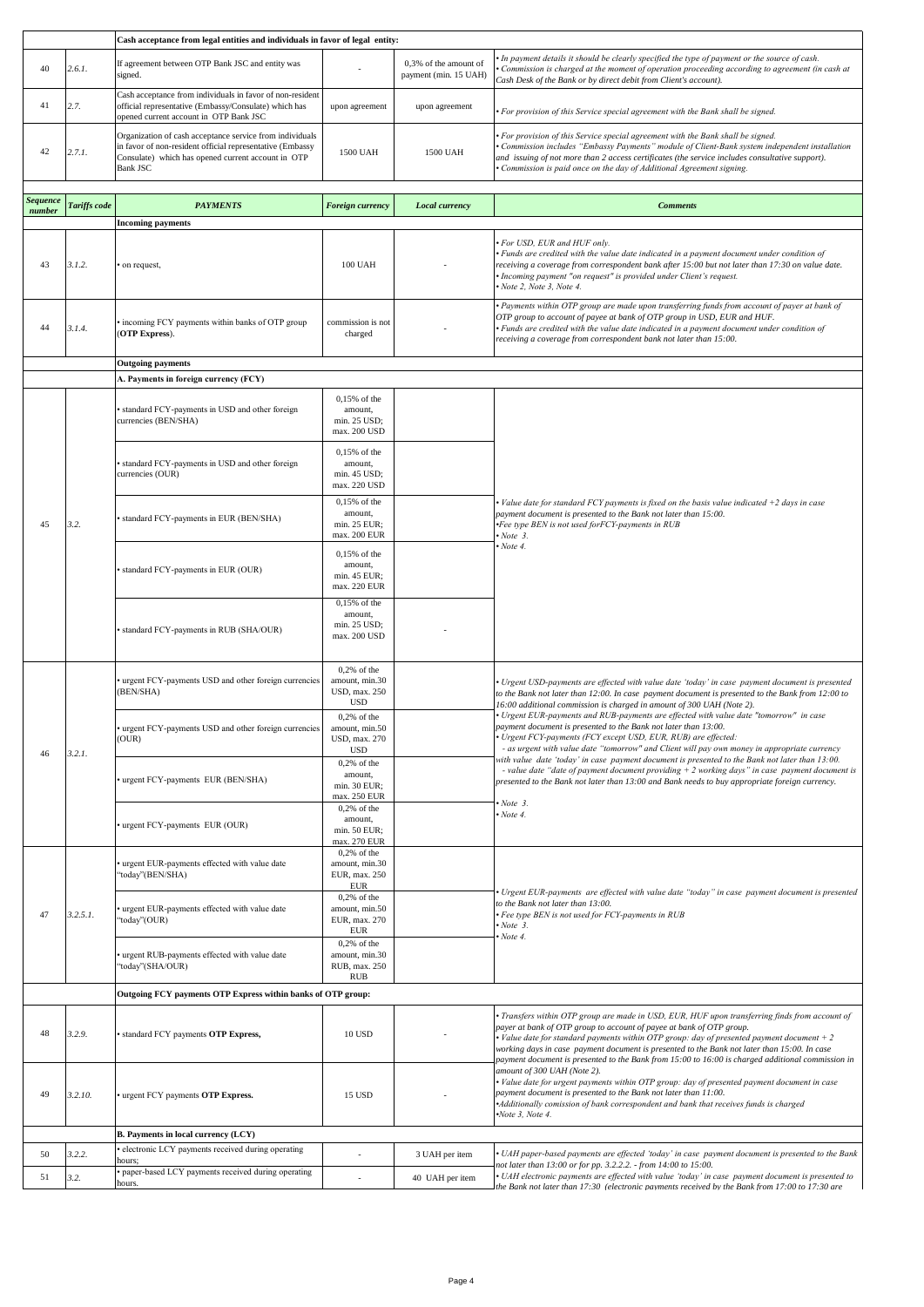| 3.2.2.2. | • paper-based LCY payments in case it is presented to the<br>Bank from 14:00 to 15:00.                  | 40 UAH per item $+0.5%$<br>of the amount, min. 40<br>UAH, max. 800 UAH | executed subject to the technical capability of the Bank).<br>• In case of technical ability of the Bank UAH payments presented from 17:30 to 23:15 are executed<br>on the day of their receipt under next conditions: Bank was provided with electronic payment order,<br>electronic payment is executed in automatic mode (autopayments) and doesn't need to be controlled<br>by Bank officer. In case Bamk has no technical ability to execute payment order received from 17:30<br>to 23:15 or/and Bank must control such payment orter, it will be executed the next working day from<br>9:00.<br>$\cdot$ Note 2 concerning p.3.2.2.2.<br>$\cdot$ Note 3. |
|----------|---------------------------------------------------------------------------------------------------------|------------------------------------------------------------------------|----------------------------------------------------------------------------------------------------------------------------------------------------------------------------------------------------------------------------------------------------------------------------------------------------------------------------------------------------------------------------------------------------------------------------------------------------------------------------------------------------------------------------------------------------------------------------------------------------------------------------------------------------------------|
| 3.2.8.   | Settlements in local currency upon export-import<br>agreements via LORO-accounts of non-resident banks. | $0,1%$ of the amount, min.<br>250 UAH, max. 1500<br><b>UAH</b>         | UAH payments are effected with value 'today' in case payment document is presented to the Bank not<br>later than 13:00. In case payment document is presented to the Bank from 13:00 to 16:00 is charged<br>additional commission in amount of 300 UAH.<br>$\cdot$ Note 2.                                                                                                                                                                                                                                                                                                                                                                                     |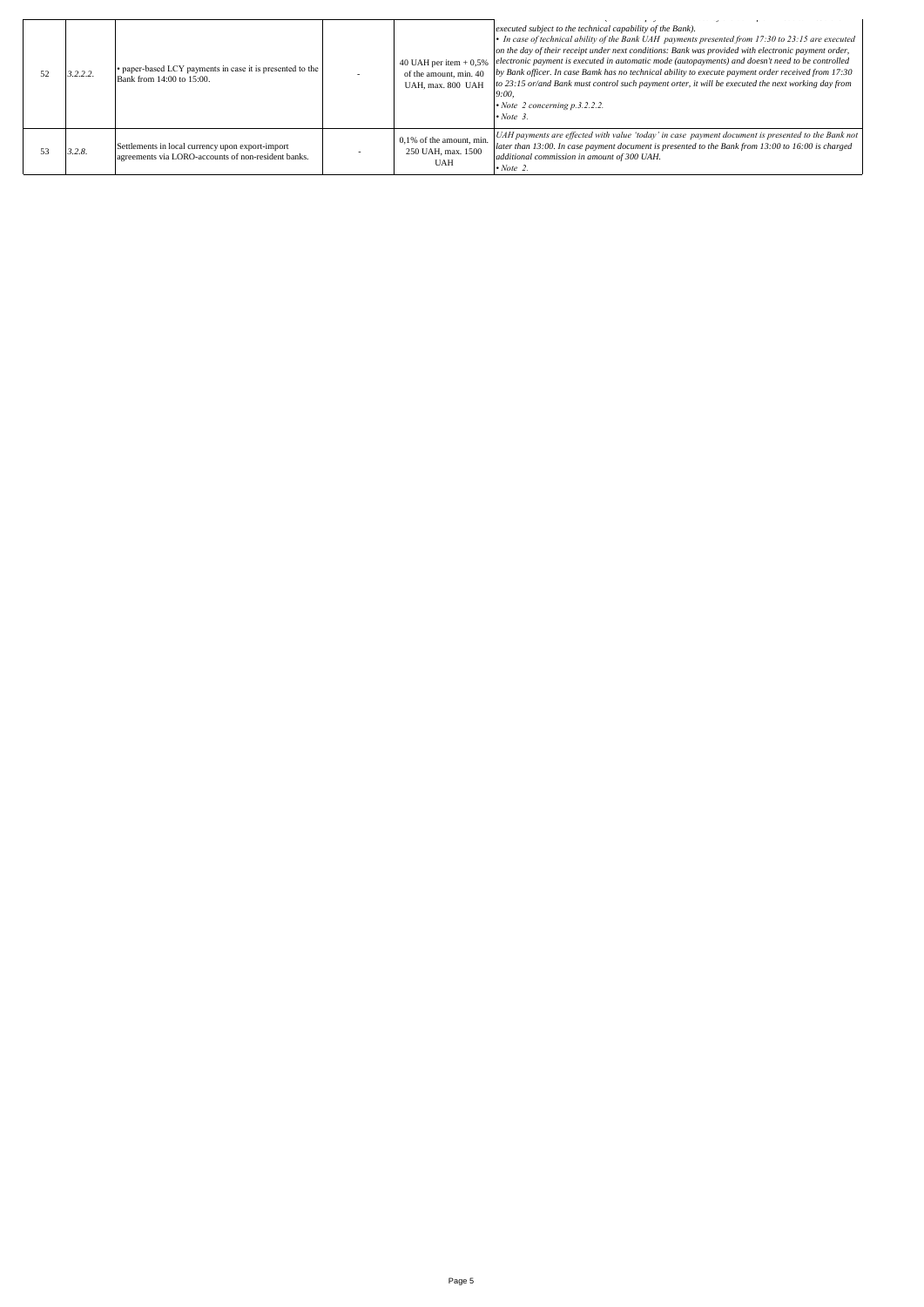|                    |              | <b>Internal transfers</b>                                                                                                                                                            |                              |                                                              |                                                                                                                                                                                                                                                                                                                                                                                                                                                                                                                                                                                                                                                                                                                                                                                                                                                                                                                                                                                                                                                                                                                                                                                                                                                                                                                                                                                                                                                                               |
|--------------------|--------------|--------------------------------------------------------------------------------------------------------------------------------------------------------------------------------------|------------------------------|--------------------------------------------------------------|-------------------------------------------------------------------------------------------------------------------------------------------------------------------------------------------------------------------------------------------------------------------------------------------------------------------------------------------------------------------------------------------------------------------------------------------------------------------------------------------------------------------------------------------------------------------------------------------------------------------------------------------------------------------------------------------------------------------------------------------------------------------------------------------------------------------------------------------------------------------------------------------------------------------------------------------------------------------------------------------------------------------------------------------------------------------------------------------------------------------------------------------------------------------------------------------------------------------------------------------------------------------------------------------------------------------------------------------------------------------------------------------------------------------------------------------------------------------------------|
| 54                 | 3.3.         | Electronic internal bank transfers.                                                                                                                                                  | commission is not<br>charged | commission is not charged                                    | Internal bank transfers are executed on the day of their receipt by the Bank<br>subject to:<br>acceptance of electronic payment orders from 0:01 till 22:00 - for the payments that are executed by<br>the Bank in automatic mode (autopayments);<br>acceptance of electronic payment orders from 0:00 till 17:30 - for the payments that require control<br>from a Bank's employee;<br>acceptance of payment orders in foreign currency in electronic from 9:00 to 16:00.<br>Internal bank transfers are executed on the <u>next working day</u> of their receipt by the Bank<br>subject to:<br>acceptance of electronic payment orders from 22:01 till 0:00 - for the payments that are executed by<br>the Bank in automatic mode (autopayments). Execution of the mentioned payments begins just after<br>the new operational day is opened in the Bank's system;<br>acceptance of electronic payment orders from 17:31 till 00:00 - for the payments that require<br>control from a Bank's employee.                                                                                                                                                                                                                                                                                                                                                                                                                                                                      |
| 55                 | 3.3.2.       | Internal transfers in local currency on paper                                                                                                                                        | commission is not<br>charged | 40 UAH per item                                              | · Internal bank transfers are executed on the day of their receipt by the Bank<br>subject to:<br>acceptance of paper based payment orders in Local currency from 9:30 to 15:00;<br>acceptance of paper based payment orders in foreign currency from 9:30 to 16:00.<br>Commission is not paid if the transfer is between own accounts or to the Bank.                                                                                                                                                                                                                                                                                                                                                                                                                                                                                                                                                                                                                                                                                                                                                                                                                                                                                                                                                                                                                                                                                                                         |
|                    |              | Other payment services                                                                                                                                                               |                              |                                                              |                                                                                                                                                                                                                                                                                                                                                                                                                                                                                                                                                                                                                                                                                                                                                                                                                                                                                                                                                                                                                                                                                                                                                                                                                                                                                                                                                                                                                                                                               |
| 56                 | 3.4.1.       | Cancellation of the payment upon request of the Client.                                                                                                                              | 25 USD                       | <b>75 UAH</b>                                                | An additional fee is charged for the commission of correspondent banks and the bank of the receiver<br>of funds (see the Notification for the Tariffs).<br>Note 3.<br>$Now$ Note 4.                                                                                                                                                                                                                                                                                                                                                                                                                                                                                                                                                                                                                                                                                                                                                                                                                                                                                                                                                                                                                                                                                                                                                                                                                                                                                           |
| 57                 | 3.5.1.       | Issue of the recipient bank adjusted the data to the details<br>of recipient/payer (inclusively account number and /or<br>code) upon written request of the Client.                  | <b>25 USD</b>                | <b>75 UAH</b>                                                | · Paid for the refinement for each transaction carried out.<br>• Commission is not charged if amendments to payments orders and specification of payments details<br>upon written request of the Client concern internal bank transactions in Local and foreign currency.<br>An additional fee is charged for the commission of correspondent banks and the bank of the receiver<br>of funds (see the Notification for the Tariffs).<br>$\cdot$ Note 3.<br>Note 4.                                                                                                                                                                                                                                                                                                                                                                                                                                                                                                                                                                                                                                                                                                                                                                                                                                                                                                                                                                                                            |
| 58                 | 3.5.2.       | Informing recipient bank to refine payer information<br>specified in the requisite "Purpose of Payment" on the<br>written request of the Client.                                     | 25 USD                       | <b>75 UAH</b>                                                | Paid for the informing for each transaction carried out.<br>Client is obliged to provide their own agreement with the beneficiary specifying information in the<br>"Purpose of payment".<br>Commission is not charged if amendments to payments orders and specification of payments details<br>upon written request of the Client concern internal bank transactions in Local and foreign currency.<br>$\cdot$ Note 3.<br>$\cdot$ Note 4.                                                                                                                                                                                                                                                                                                                                                                                                                                                                                                                                                                                                                                                                                                                                                                                                                                                                                                                                                                                                                                    |
| 59                 | 3.6.         | Investigations, per query (upon written request of the<br>Client).                                                                                                                   | <b>25 USD</b>                | <b>400 UAH</b>                                               | · The service for payments in local currency is provided only for commercial payments. For budget<br>payments service is not provided<br>$\cdot$ An<br>additional fee is charged for the commission of correspondent banks and the bank of the receiver of<br>funds (see the Notification for the Tariffs).<br>Now be 3.<br>$Now$ Note 4.                                                                                                                                                                                                                                                                                                                                                                                                                                                                                                                                                                                                                                                                                                                                                                                                                                                                                                                                                                                                                                                                                                                                     |
| 60                 | 3.7.         | Issue of outgoing or incoming SWIFT message copy.                                                                                                                                    | commission is not charged    |                                                              | Note 3.<br>Providing the message for currency payments with BEN commission is possible only on value date.                                                                                                                                                                                                                                                                                                                                                                                                                                                                                                                                                                                                                                                                                                                                                                                                                                                                                                                                                                                                                                                                                                                                                                                                                                                                                                                                                                    |
| 61                 | 3.7.1        | issue of outgoing or incoming SWIFT message<br>MT940/MT101/MT%9% and other SWIFT message<br>copies by which correspondence was carried out with<br>panks participating in transfers. | 300 грн                      |                                                              |                                                                                                                                                                                                                                                                                                                                                                                                                                                                                                                                                                                                                                                                                                                                                                                                                                                                                                                                                                                                                                                                                                                                                                                                                                                                                                                                                                                                                                                                               |
| 62                 | 3.8          | Guaranteed Payment fee                                                                                                                                                               |                              | 0,85% of the amount of<br>Guaranteed payment, min<br>100 UAH | The fee is charged for every received Guaranteed PaymentApplication<br>For<br>documents with deferred execution                                                                                                                                                                                                                                                                                                                                                                                                                                                                                                                                                                                                                                                                                                                                                                                                                                                                                                                                                                                                                                                                                                                                                                                                                                                                                                                                                               |
| Sequence<br>number | Tariffs code | <b>FOREIGN EXCHANGE</b>                                                                                                                                                              | Foreign currency             | Local currency                                               | <b>Comments</b>                                                                                                                                                                                                                                                                                                                                                                                                                                                                                                                                                                                                                                                                                                                                                                                                                                                                                                                                                                                                                                                                                                                                                                                                                                                                                                                                                                                                                                                               |
|                    |              | Sale of foreign currency:                                                                                                                                                            |                              |                                                              |                                                                                                                                                                                                                                                                                                                                                                                                                                                                                                                                                                                                                                                                                                                                                                                                                                                                                                                                                                                                                                                                                                                                                                                                                                                                                                                                                                                                                                                                               |
| 63                 | 4.1.1.       | value date "SPOT",                                                                                                                                                                   |                              | 0,1% of the amount                                           |                                                                                                                                                                                                                                                                                                                                                                                                                                                                                                                                                                                                                                                                                                                                                                                                                                                                                                                                                                                                                                                                                                                                                                                                                                                                                                                                                                                                                                                                               |
|                    |              |                                                                                                                                                                                      |                              |                                                              | Commission is charged in UAH and calculated from the amount of sale recalculated under the<br>interbank rate.                                                                                                                                                                                                                                                                                                                                                                                                                                                                                                                                                                                                                                                                                                                                                                                                                                                                                                                                                                                                                                                                                                                                                                                                                                                                                                                                                                 |
| 64                 | 4.1.2.       | value date "today",                                                                                                                                                                  |                              | 0,4% of the amount                                           | · The application is accepted not later than 17:30.                                                                                                                                                                                                                                                                                                                                                                                                                                                                                                                                                                                                                                                                                                                                                                                                                                                                                                                                                                                                                                                                                                                                                                                                                                                                                                                                                                                                                           |
| 65                 | 4.1.3.       | value date "tomorrow".                                                                                                                                                               |                              | 0,3% of the amount                                           | $\cdot$ Note 3, $\cdot$ Note 8.                                                                                                                                                                                                                                                                                                                                                                                                                                                                                                                                                                                                                                                                                                                                                                                                                                                                                                                                                                                                                                                                                                                                                                                                                                                                                                                                                                                                                                               |
| 66                 | 4.1.4.       | sale of foreign currency with value date "today" on<br>"urgently" terms.                                                                                                             |                              | 0,5% of the amount                                           | Application for foreign currency sale is accepted by the Bank until 10:00.<br>If the application is executed, the funds from the sale in Hryvnia equivalent are credited to the<br>current account in two phases in proportion 70/30, namely:<br>- 70% of funds from the sale are credited to the current account till 11-00 the current day;<br>- 30% of funds from the sale are credited to the current account during operation time the current<br>day.<br>$\cdot$ Note 3.                                                                                                                                                                                                                                                                                                                                                                                                                                                                                                                                                                                                                                                                                                                                                                                                                                                                                                                                                                                                |
|                    |              | Purchase of foreign currency                                                                                                                                                         |                              |                                                              |                                                                                                                                                                                                                                                                                                                                                                                                                                                                                                                                                                                                                                                                                                                                                                                                                                                                                                                                                                                                                                                                                                                                                                                                                                                                                                                                                                                                                                                                               |
| 67                 | 4.2.         | Purchase of foreign currency.                                                                                                                                                        | 0,5% of the amount           |                                                              | • Commission is calculated from the amount of foreign currency purchase and paid in UAH under the<br>interbank rate<br>Application for purchase of foreign currency is accepted by the Bank during th Opening hours from<br>9:00 till 16:30<br>Application for purchase of foreign currency accepted no later then 14:30 could be perfomed by the<br>Bank during Opening hours of business day when it was accepted, in the case of:<br>- package of documents for purchase of foreign currency corresponds the conditions of current<br>legislation of Ukraine, no later than 14:30 the business day on which the transaction to purchase<br>foreign currency is carried out;<br>- transfer / provision of the amount in hryvnias related to the purchase of foreign currency no tlater<br>than 14:30 the business dayhe transaction to purchase foreign currency is carried out;<br>availability of appropriate volumes of foreign currency and exchange rates on the interbank foreign<br>exchange market of Ukraine, liquidity of the interbank foreign exchange market of Ukraine as well as<br>other objective conditions and circumstances.<br>• The Bank can<br>ecxecute, Application for purchase of foreign currency that was accepted after 14:30 and the Client<br>fulfills the abovementioned conditions, the next business day or until the date of its revocation by the<br>Client<br>$\cdot$ Note 3<br>$\cdot$ Note 7.<br>$\cdot$ Note 8.<br>$\cdot$ Note 11. |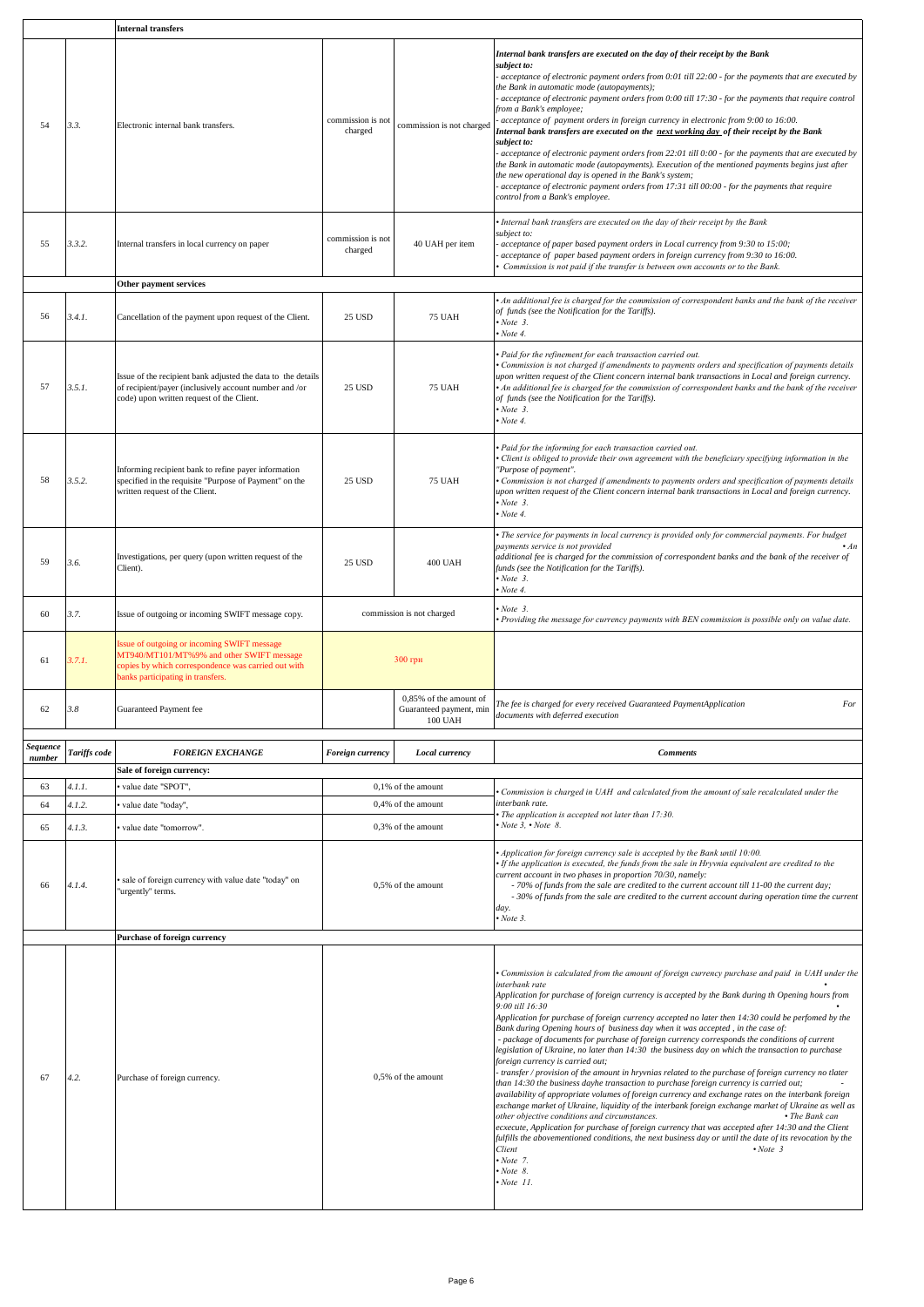| 68                        | 4.2.1.       | Purchase of foreign currency on "urgently" terms.                                                                                     | upon agreement          |                                                  | The Application for purchase of foreign currency is executed by the Bank within the terms defined by<br>the current legislation of Ukraine, subject to:<br>- the provision by the Client to the Bank of a properly completed package of documents, which is the<br>basis for execution of a purchase of foreign currency, that meets the requirements of the current<br>legislation of Ukraine, no later than 10:30 the operating day, in which the operation for the purchase<br>of foreign currency is executed;<br>and<br>- transfer / provision of the amount in UAH, which is related to the purchase of foreign currency,<br>within the terms provided by the current legislation of Ukraine;<br>availability of appropriate volumes of foreign currency and exchange rates on the interbank foreign<br>exchange market of Ukraine, liquidity of the interbank foreign exchange market of Ukraine as well as<br>other objective conditions and circumstances<br>$\cdot$ Note 3.<br>$\cdot$ Note<br>7.<br>$\cdot$ Note 8. |
|---------------------------|--------------|---------------------------------------------------------------------------------------------------------------------------------------|-------------------------|--------------------------------------------------|--------------------------------------------------------------------------------------------------------------------------------------------------------------------------------------------------------------------------------------------------------------------------------------------------------------------------------------------------------------------------------------------------------------------------------------------------------------------------------------------------------------------------------------------------------------------------------------------------------------------------------------------------------------------------------------------------------------------------------------------------------------------------------------------------------------------------------------------------------------------------------------------------------------------------------------------------------------------------------------------------------------------------------|
| 69                        | 4.3.         | Foreign currency purchase for another foreign currency<br>upon Client's application.                                                  | 0,3% of the amount      |                                                  | • Commission is calculated from the amount of foreign currency purchase and paid in UAH<br>equivalent based on NBU currency exchange rate on the day of the transaction.<br>• Applications for purchase of foreign currency for another foreign currency bank accepts till 14:00<br>• Operation is carried out based on the rate set by the Bank at the time of transaction.<br>$\cdot$ Note 3. $\cdot$ Note 8.                                                                                                                                                                                                                                                                                                                                                                                                                                                                                                                                                                                                                |
| 70                        | 4.4.1.       | Execution of foreign currency sale/purchase operations on<br>"forward" terms (processing of the documents).                           | 0,3% of the amount      |                                                  | • For provision of this Service special agreement with the Bank shall be signed.<br>Commission is calculated from the amount of foreign currency sale/purchase and paid on the day of<br>signing the documents upon foreign currency sale/purchase on "forward" terms (hereinafter -<br>Agreement) in UAH under the rate defined in each Agreement.<br>· Commission is paid for each Agreement.<br>$\cdot$ Note 3.                                                                                                                                                                                                                                                                                                                                                                                                                                                                                                                                                                                                             |
| 71                        | 4.4.2.       | Changing of the day of execution of foreign currency<br>sale/purchase operations on "forward" terms (processing<br>of the documents). |                         | commission is not charged                        |                                                                                                                                                                                                                                                                                                                                                                                                                                                                                                                                                                                                                                                                                                                                                                                                                                                                                                                                                                                                                                |
| <b>Sequence</b><br>number | Tariffs code | <b>DOCUMENTARY COLLECTION</b>                                                                                                         | <b>Foreign currency</b> | Local currency                                   | <b>Comments</b>                                                                                                                                                                                                                                                                                                                                                                                                                                                                                                                                                                                                                                                                                                                                                                                                                                                                                                                                                                                                                |
| 72                        | 6.1.1.       | Acceptance of documents on collection (export).                                                                                       |                         | 0,15% of the amount,<br>min. 50 USD max. 400 USD | • Payment of the commission is made within 3 Banking days from the date of the invoice providing<br>(but not later than the last working day of the current month) in local currency under the NBU rate.                                                                                                                                                                                                                                                                                                                                                                                                                                                                                                                                                                                                                                                                                                                                                                                                                       |
| 73                        | 6.1.2.       | Amendment of collection order terms.                                                                                                  | 40 USD                  |                                                  | • Payment of the commission is made within 3 Banking days from the date of the invoice providing<br>(but not later than the last working day of the current month) in local currency under the NBU rate.<br>$\bullet$ The commission is paid in case of change of the amount of the collection order, and / or in case of<br>change of the collecting bank, and / or in case of change of the method of payment                                                                                                                                                                                                                                                                                                                                                                                                                                                                                                                                                                                                                |
| 74                        | 6.1.3.       | Sending the documents to collection bank (export).                                                                                    |                         | 2 200 UAH per each set of documents              |                                                                                                                                                                                                                                                                                                                                                                                                                                                                                                                                                                                                                                                                                                                                                                                                                                                                                                                                                                                                                                |
| 75                        | 6.1.4.       | Advising of documentary collection (import).                                                                                          |                         | 0.15% of the amount.<br>min. 50 USD max. 400 USD |                                                                                                                                                                                                                                                                                                                                                                                                                                                                                                                                                                                                                                                                                                                                                                                                                                                                                                                                                                                                                                |
| 76                        | 6.1.5.       | Import collection payment.                                                                                                            |                         | 0,1% of the amount,<br>min. 25 USD max. 150 USD  | • Payment of the commission is made within 3 Banking days from the date of the invoice providing<br>(but not later than the last working day of the current month) in local currency under the NBU rate.                                                                                                                                                                                                                                                                                                                                                                                                                                                                                                                                                                                                                                                                                                                                                                                                                       |
|                           |              | Issue of import collection documents vs. payment and/or                                                                               |                         |                                                  |                                                                                                                                                                                                                                                                                                                                                                                                                                                                                                                                                                                                                                                                                                                                                                                                                                                                                                                                                                                                                                |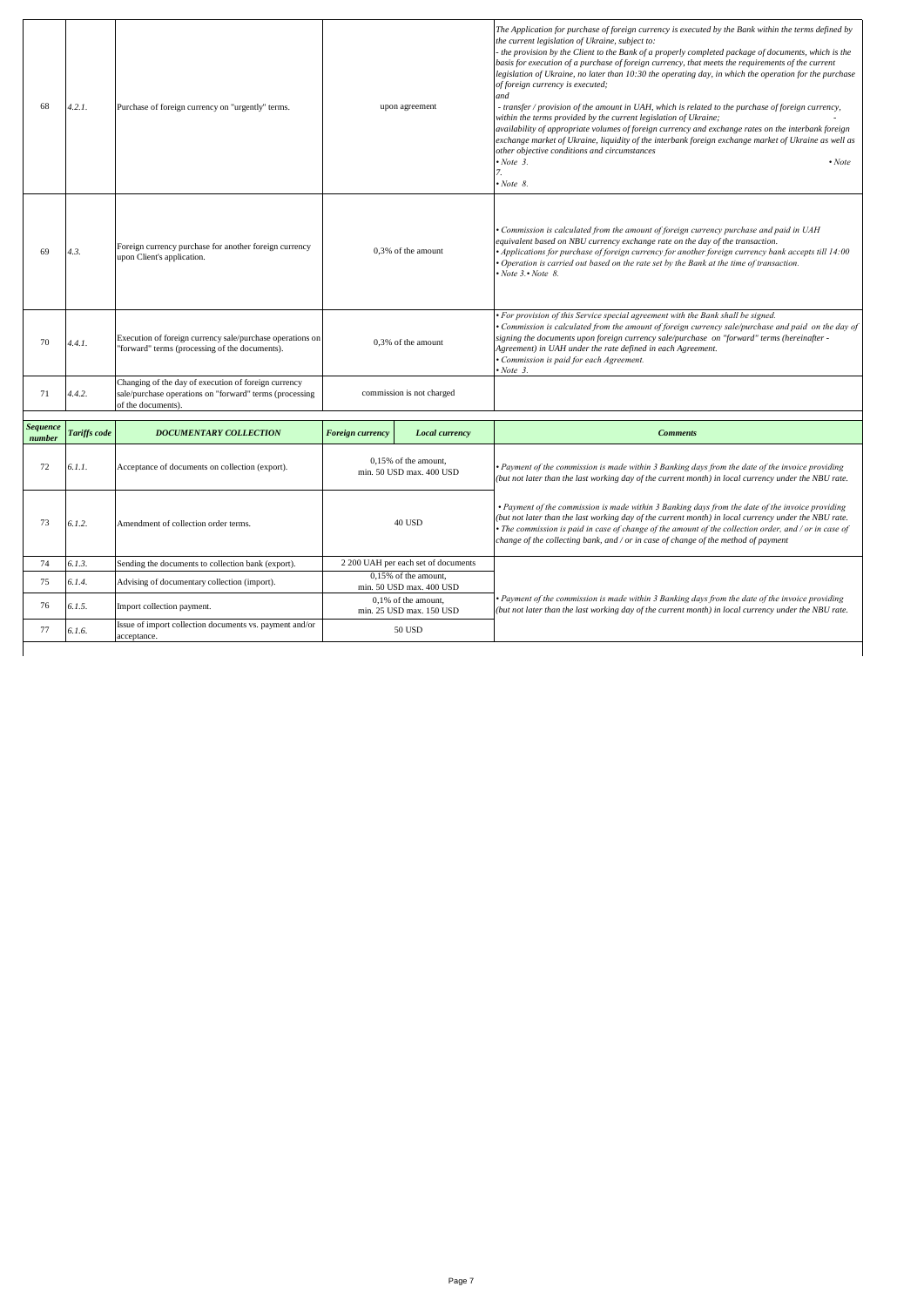| <b>Sequence</b><br>number | Tariffs code  | <b>DOCUMENTARY CREDITS (L/C)</b>                                                                                                                                   | Foreign currency<br>Local currency               |                                                                                                                                                                                                                  | <b>Comments</b>                                                                                                                                                                                                                                                                                                            |
|---------------------------|---------------|--------------------------------------------------------------------------------------------------------------------------------------------------------------------|--------------------------------------------------|------------------------------------------------------------------------------------------------------------------------------------------------------------------------------------------------------------------|----------------------------------------------------------------------------------------------------------------------------------------------------------------------------------------------------------------------------------------------------------------------------------------------------------------------------|
|                           |               | Export Letters of Credit/Letters of Credit received:                                                                                                               |                                                  |                                                                                                                                                                                                                  |                                                                                                                                                                                                                                                                                                                            |
| 78                        | 7.1.2.        | L/C advising.                                                                                                                                                      |                                                  | 0.15% of the maximum amount subject to<br>tolerance, min. 50 USD max. 500 USD.                                                                                                                                   |                                                                                                                                                                                                                                                                                                                            |
| 79                        | 7.1.2.1.      | Advising of L/C amount increase.                                                                                                                                   |                                                  | $0,15%$ of the maximum amount go L/C subject<br>to tolerance, min. 50 USD max. 500 USD.                                                                                                                          |                                                                                                                                                                                                                                                                                                                            |
| 80                        | 7.1.3.        | L/C confirmation in case of providing with 100 % cash<br>cover amount.                                                                                             | 0.5% per annum, min. 100 USD                     |                                                                                                                                                                                                                  |                                                                                                                                                                                                                                                                                                                            |
| 81                        | 7.1.4.        | L/C confirmation without of providing with 100 % cash<br>cover amount.                                                                                             |                                                  | upon agreement                                                                                                                                                                                                   |                                                                                                                                                                                                                                                                                                                            |
| 82                        | 7.1.5.        | Other L/C amendments advising.                                                                                                                                     |                                                  | 50 USD per each advising                                                                                                                                                                                         |                                                                                                                                                                                                                                                                                                                            |
| 83                        | 7.1.6.        | Pre-checking L/C documents by client's written request in<br>case of L/C is available with OTP Bank JSC.                                                           |                                                  | 100 USD per each set of documents                                                                                                                                                                                |                                                                                                                                                                                                                                                                                                                            |
| 84                        | 7.1.7.        | Checking L/C documents.                                                                                                                                            |                                                  | 0,2 % of the amount,<br>min. 100 USD max. 1500 USD                                                                                                                                                               |                                                                                                                                                                                                                                                                                                                            |
| 85                        | 7.1.8.        | Pre-checking L/C documents by client's written request in<br>case of L/C is not available with OTP Bank JSC.                                                       |                                                  | 0,2 % of the amount,<br>min. 100 USD max. 1500 USD                                                                                                                                                               |                                                                                                                                                                                                                                                                                                                            |
| 86                        | 7.1.9.        | Processing discrepant L/C documents.                                                                                                                               |                                                  | 50 USD per each set of documents                                                                                                                                                                                 | Payment of the commission is made if JSC "OTP BANK" checking the documents on the letter of<br>credit as the executing bank or in accordance with the written request of the beneficiary of the letter of<br>credit                                                                                                        |
| 87                        | 7.1.10.       | L/C cancellation.                                                                                                                                                  |                                                  | 30 USD                                                                                                                                                                                                           |                                                                                                                                                                                                                                                                                                                            |
|                           |               | Import Letters of Credit/Letters of Credit issued:<br>L/C issuance with 100% cash cover amount provided by                                                         |                                                  |                                                                                                                                                                                                                  |                                                                                                                                                                                                                                                                                                                            |
| 88                        | 7.2.2.        | the client/increasing the amount of L/C with 100% cash<br>cover amount provided by the client.                                                                     |                                                  | 0,25 % of the maximum amount subject to<br>tolerance, min. 50 USD max. 1500 USD                                                                                                                                  |                                                                                                                                                                                                                                                                                                                            |
| 89                        | $7.2.2.*$     | L/C issuance without 100% cash cover amount provided<br>by the client.                                                                                             |                                                  | upon agreement                                                                                                                                                                                                   |                                                                                                                                                                                                                                                                                                                            |
| 90                        | 7.2.3.        | L/C amendment.                                                                                                                                                     |                                                  | 50 USD per each advise<br>0,2 % of the amount, min. 100 USD max 1500                                                                                                                                             |                                                                                                                                                                                                                                                                                                                            |
| 91                        | 7.2.4.        | Checking L/C documents.                                                                                                                                            |                                                  | <b>USD</b>                                                                                                                                                                                                       |                                                                                                                                                                                                                                                                                                                            |
| 92                        | 7.2.6.        | Processing discrepant L/C documents.                                                                                                                               |                                                  | 50 USD per each set of documents                                                                                                                                                                                 | Payment of the commission is made in case JSC "OTP BANK" carries out checking the documents on<br>the letter of credit                                                                                                                                                                                                     |
| 93                        | 7.2.7.        | L/C cancellation.                                                                                                                                                  |                                                  | 30 USD                                                                                                                                                                                                           |                                                                                                                                                                                                                                                                                                                            |
| 94                        | 7.2.8.        | Payment under L/C.                                                                                                                                                 |                                                  | 0,1 % of the amount, min. 25 USD max.150<br><b>USD</b>                                                                                                                                                           | The fee is paid in case of making a payment in favor of the counterparty bank and / or in case of<br>debiting by the counterparty bank of the account of OTP BANK JSC in the amount of the payment<br>under the letter of credit                                                                                           |
|                           |               | Other operations under L/C:                                                                                                                                        | 0,2% of the amount,                              |                                                                                                                                                                                                                  |                                                                                                                                                                                                                                                                                                                            |
| 95                        | 7.3.1.        | Transfer of transferable L/C.                                                                                                                                      |                                                  | min. 50 USD max. 2000 USD                                                                                                                                                                                        |                                                                                                                                                                                                                                                                                                                            |
| 96                        | 7.3.2. 7.3.3. | Acceptance of bill of exchange.                                                                                                                                    | upon agreement                                   |                                                                                                                                                                                                                  |                                                                                                                                                                                                                                                                                                                            |
| 97                        | 7.3.5.        | Reimbursement with reimbursement undertaking in case<br>of providing with 100 % cash cover amount.                                                                 | 0.5% per annum, min. 100 USD                     |                                                                                                                                                                                                                  |                                                                                                                                                                                                                                                                                                                            |
| 98                        | 7.3.6.        | Reimbursement with reimbursement undertaking without<br>providing with 100 % cash cover amount.                                                                    | upon agreement                                   |                                                                                                                                                                                                                  |                                                                                                                                                                                                                                                                                                                            |
| 99                        | 7.3.7.        | Processing and sending of documents under the export<br>C abroad                                                                                                   |                                                  | 2200 UAH per each set of documents                                                                                                                                                                               |                                                                                                                                                                                                                                                                                                                            |
| 100                       | 7.3.8.        | Processing and transferring documents on import/given<br>IC.                                                                                                       |                                                  | 15 USD per each set of documents                                                                                                                                                                                 |                                                                                                                                                                                                                                                                                                                            |
| 101                       | 7.3.9.        | Standby L/C amount decrease in accordance with<br>documents submitted by the applicant (if anticipated by<br>the standby L/C terms)                                |                                                  | 50 USD per each decrease                                                                                                                                                                                         |                                                                                                                                                                                                                                                                                                                            |
| 102                       | 7.3.10.       | Requests / inquiries under L/C upon request of the Client                                                                                                          |                                                  | 10 USD per each request                                                                                                                                                                                          |                                                                                                                                                                                                                                                                                                                            |
| 103                       | 7.3.11.       | Processing and sending documents on the received letter<br>of credit within borders of Ukraine                                                                     |                                                  | 30 USD per each set of documents                                                                                                                                                                                 | Fees are paid within 3 Banking days from the date of the invoice (but not later than the last working<br>day of the current month) in national currency at the NBU rate.                                                                                                                                                   |
| <b>Sequence</b><br>number | Tariffs code  | <b>GUARANTEES</b>                                                                                                                                                  | Foreign currency                                 | <b>Local currency</b>                                                                                                                                                                                            | <b>Comments</b>                                                                                                                                                                                                                                                                                                            |
| 104                       | 8.1.          | Guarantee issuance with 100% cash cover amount<br>provided by the client/increasing the amount of Guarantee<br>with 100% cash cover amount provided by the client. |                                                  | 1,2% annualy of the amount of the guarantee<br>amount of increase for the entire term of the<br>guarantee, including the date of issue and the<br>expiration date of the guarantee,<br>min. 40 USD max. 1000 USD | Commission is paid not later than the day of Guarantee issue in local currency upon the NBU rate<br>or conditions defined in agreement                                                                                                                                                                                     |
| 105                       | 8.1.1.        | Issuance/increasing sum of Guarantee against other<br>collateral.                                                                                                  |                                                  | upon agreement                                                                                                                                                                                                   |                                                                                                                                                                                                                                                                                                                            |
| 106                       | 8.1.4         | Preparation of the guarantee text                                                                                                                                  |                                                  | 20 USD                                                                                                                                                                                                           | Commission is charged in Local currency upon NBU rate in case of guarantee details preparation<br>and in case the Client does not submit documents for guarantee issuance.                                                                                                                                                 |
| 107                       | 8.1.5.        | Guarantee issuance without cash cover amount:                                                                                                                      |                                                  |                                                                                                                                                                                                                  |                                                                                                                                                                                                                                                                                                                            |
| 108                       |               | 8.1.5.1 • for guarantee amount up to 10000 UAH                                                                                                                     |                                                  | <b>800 UAH</b>                                                                                                                                                                                                   | Commission is paid not later than the day of Guarantee issue.                                                                                                                                                                                                                                                              |
| 109                       | 8.1.5.2       | • for guarantee amount from 10000,01 to 50000,00 UAH                                                                                                               |                                                  | 1 200 UAH                                                                                                                                                                                                        |                                                                                                                                                                                                                                                                                                                            |
| 110                       | 8.1.5.3       | for guarantee amount from 50000,01 to 100000,00<br>JAH                                                                                                             |                                                  | 2,5% of guarantee amount                                                                                                                                                                                         |                                                                                                                                                                                                                                                                                                                            |
| 111                       | 8.1.5.4       | for guarantee amount from 100000,01 to 350000,00<br>UAH                                                                                                            |                                                  | 2% of guarantee amount                                                                                                                                                                                           |                                                                                                                                                                                                                                                                                                                            |
| 112                       | 8.2.          | Quick arrangement of Bank guarantee                                                                                                                                | 1 000 UAH                                        |                                                                                                                                                                                                                  | • The guarantee is issued within 5 working hours from the moment of receiving the application<br>through the Bank's website in case of prompt signing of documents by the client.<br>• Payment of the commission is made no later than the date of the guarantee.<br>· This fee is additional to the guarantee issuing fee |
| 113                       | 8.3.          | Provided guarantee terms advising. / Advising increase in<br>amount of provided guarantee.                                                                         | 0,15% of the amount,<br>min. 50 USD max. 500 USD |                                                                                                                                                                                                                  |                                                                                                                                                                                                                                                                                                                            |
| 114                       | 8.4.          | Provided guarantee amendment.                                                                                                                                      |                                                  | 20 USD per each advise                                                                                                                                                                                           |                                                                                                                                                                                                                                                                                                                            |
| 115                       | 8.5.          | Guarantee cancellation by client's request.                                                                                                                        |                                                  | 20 USD                                                                                                                                                                                                           |                                                                                                                                                                                                                                                                                                                            |
| 116                       | 8.6.          | Checking of signatures authenticity on a guarantee                                                                                                                 |                                                  | 20 USD                                                                                                                                                                                                           | • Payment of the commission is made within 3 Banking days from the date of the invoice providing                                                                                                                                                                                                                           |
| 117                       | 8.7.          | received by the client directly from the bank-guarantor.<br>Provided guarantee amendment advising.                                                                 |                                                  | 20 USD, per each advise                                                                                                                                                                                          | (but not later than the last working day of the current month) in local currency under the NBU rate.                                                                                                                                                                                                                       |
| 118                       | 8.8.          | Processing and sending claim/document under a<br>guarantee to the bank-guarantor.                                                                                  |                                                  | 70 USD                                                                                                                                                                                                           |                                                                                                                                                                                                                                                                                                                            |
| 119                       | 8.9.          | Decrease in guarantee amount provided in accordance<br>with documents received from the principal (if such<br>decrease is anticipated by the terms of guarantee).  |                                                  | 20 USD per each decrease in amount                                                                                                                                                                               |                                                                                                                                                                                                                                                                                                                            |
|                           |               |                                                                                                                                                                    |                                                  | Page 8                                                                                                                                                                                                           |                                                                                                                                                                                                                                                                                                                            |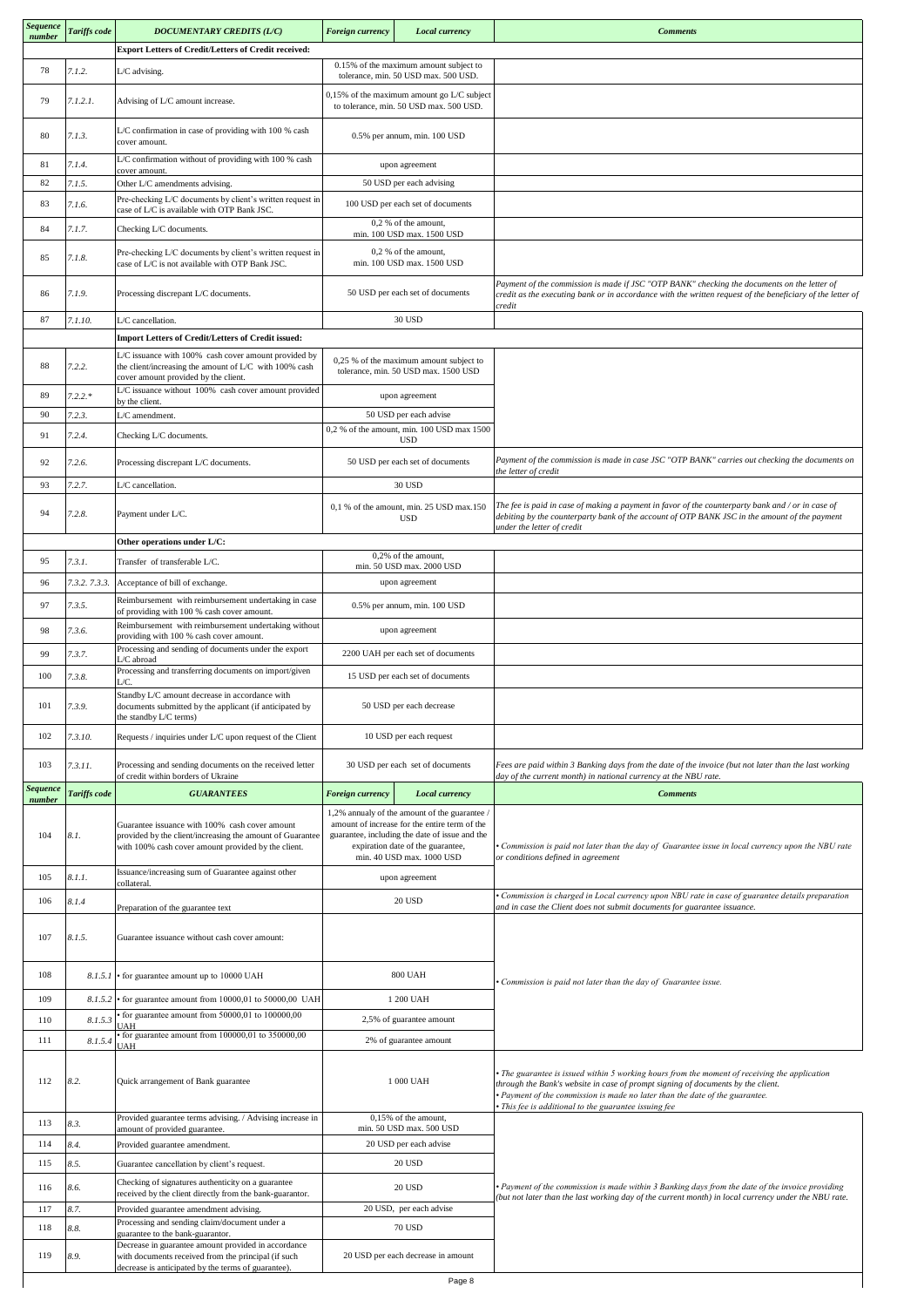| Sequence           |                |                                                                                                                                                                                                                                                                                                                                                                   |                         |                                                                                                                                          |                                                                                                                                                                                                                                                                                                                                                                                                                                                                                                                                                                                                                                                                                                                                                                                                                                                                                                                                                                                                                                                                                                                                                                                                            |
|--------------------|----------------|-------------------------------------------------------------------------------------------------------------------------------------------------------------------------------------------------------------------------------------------------------------------------------------------------------------------------------------------------------------------|-------------------------|------------------------------------------------------------------------------------------------------------------------------------------|------------------------------------------------------------------------------------------------------------------------------------------------------------------------------------------------------------------------------------------------------------------------------------------------------------------------------------------------------------------------------------------------------------------------------------------------------------------------------------------------------------------------------------------------------------------------------------------------------------------------------------------------------------------------------------------------------------------------------------------------------------------------------------------------------------------------------------------------------------------------------------------------------------------------------------------------------------------------------------------------------------------------------------------------------------------------------------------------------------------------------------------------------------------------------------------------------------|
| number             | Tariffs code   | <b>CLIENT-BANK SYSTEM</b>                                                                                                                                                                                                                                                                                                                                         | Foreign currency        | <b>Local currency</b>                                                                                                                    | <b>Comments</b>                                                                                                                                                                                                                                                                                                                                                                                                                                                                                                                                                                                                                                                                                                                                                                                                                                                                                                                                                                                                                                                                                                                                                                                            |
|                    |                | <b>Connection of Client-Bank system:</b>                                                                                                                                                                                                                                                                                                                          |                         |                                                                                                                                          |                                                                                                                                                                                                                                                                                                                                                                                                                                                                                                                                                                                                                                                                                                                                                                                                                                                                                                                                                                                                                                                                                                                                                                                                            |
| 120                | 10.1.11.       | Issue of access certificate for new authorized person of<br>the Client upon independent connection to the system.                                                                                                                                                                                                                                                 |                         | <b>120 UAH</b>                                                                                                                           | Commission is paid in cash or by payment according to requisites provided by the Bank for each<br>certificate issued for new authorized person of the Client that defined in the Client's application.<br>Commission is paid not later than the day of certificate issuance.                                                                                                                                                                                                                                                                                                                                                                                                                                                                                                                                                                                                                                                                                                                                                                                                                                                                                                                               |
| 121                | 10.1.10.       | Change of the certificate for the existing authorized<br>person upon Client's request (received on papper) /<br>change of the access to the accounts for the existing<br>authorized person upon Clients request.                                                                                                                                                  |                         | 50 UAH                                                                                                                                   | Change of the certificate upon Clients request excluding change of the certificate due to the<br>ermination of certificate.<br>Change of the access - connection/disconnection of new accounts, modules etc.<br>Commission is paid for each certificate in cash in the Bank's cash desk or by payment according to<br>requisites provided by the Bank not later than the day of certificate issuance.                                                                                                                                                                                                                                                                                                                                                                                                                                                                                                                                                                                                                                                                                                                                                                                                      |
| 122                | 10.1.12        | Change of the certificate for the existing authorized<br>person upon Client's request using OTP-code service                                                                                                                                                                                                                                                      |                         | commission is not charged                                                                                                                | Change of the certificate upon Clients request                                                                                                                                                                                                                                                                                                                                                                                                                                                                                                                                                                                                                                                                                                                                                                                                                                                                                                                                                                                                                                                                                                                                                             |
| 123                | 10.1.1.        | Connection of the one workplace to the system with<br>presence of Bank's specialist                                                                                                                                                                                                                                                                               |                         | 300 UAH                                                                                                                                  | Commission is paid not later than the day of connection/reconnection of the one workplace to the<br>system and includes issue/change of one certificate for access to the system.                                                                                                                                                                                                                                                                                                                                                                                                                                                                                                                                                                                                                                                                                                                                                                                                                                                                                                                                                                                                                          |
| 124                | 10.2.<br>10.3. | Maintenance fee for Client-Bank system.                                                                                                                                                                                                                                                                                                                           |                         | 250 UAH per month                                                                                                                        | Maintenance fee for Client-Bank system is charged for using Client-Bank system by a Client during<br>a month (payments settlement, operations and balance of account monitoring, obtainment of any<br>additional information etc.) at the last working day of the month.                                                                                                                                                                                                                                                                                                                                                                                                                                                                                                                                                                                                                                                                                                                                                                                                                                                                                                                                   |
| 125                | 10.2.2.        | Using of Client-Bank system in case there is no LCY<br>current account opened in the Bank.                                                                                                                                                                                                                                                                        |                         | <b>200 UAH</b>                                                                                                                           | Commission for using of Client-Bank system in case of current account absence in the Bank is paid<br>by the Client monthly at the last working day of each month.                                                                                                                                                                                                                                                                                                                                                                                                                                                                                                                                                                                                                                                                                                                                                                                                                                                                                                                                                                                                                                          |
| 126                | 10.5.          | Assessment of information security at Client's working<br>place with installed Client-Bank system:<br>verification of one working place;<br>verification of two working places;<br>verification the third and each next working place.                                                                                                                            |                         | 400 UAH including VAT<br>600 UAH including VAT<br>100 UAH including VAT                                                                  | Service includes:<br>- visit of specialist;<br>- Preparation of recommendations concerning elimination of deficiencies.<br>Commission is paid with VAT.<br>Note 3.                                                                                                                                                                                                                                                                                                                                                                                                                                                                                                                                                                                                                                                                                                                                                                                                                                                                                                                                                                                                                                         |
| 127                | 10.6.          | Issuing of secret key on cryptographic device<br>(token).                                                                                                                                                                                                                                                                                                         |                         | 120 UAH                                                                                                                                  | Subject to providing by the Client the cryptographic device that is compatible with the software of<br>the Bank.                                                                                                                                                                                                                                                                                                                                                                                                                                                                                                                                                                                                                                                                                                                                                                                                                                                                                                                                                                                                                                                                                           |
| Sequence<br>number | Tariffs code   | <b>OPERATIONS WITH PROMISSORY NOTES</b>                                                                                                                                                                                                                                                                                                                           | <b>Foreign currency</b> | <b>Local currency</b>                                                                                                                    | <b>Comments</b>                                                                                                                                                                                                                                                                                                                                                                                                                                                                                                                                                                                                                                                                                                                                                                                                                                                                                                                                                                                                                                                                                                                                                                                            |
|                    |                | Aval                                                                                                                                                                                                                                                                                                                                                              |                         |                                                                                                                                          |                                                                                                                                                                                                                                                                                                                                                                                                                                                                                                                                                                                                                                                                                                                                                                                                                                                                                                                                                                                                                                                                                                                                                                                                            |
| 128                | 12.2.1.        | in case of 100% coverage of funds,                                                                                                                                                                                                                                                                                                                                | upon agreement          |                                                                                                                                          |                                                                                                                                                                                                                                                                                                                                                                                                                                                                                                                                                                                                                                                                                                                                                                                                                                                                                                                                                                                                                                                                                                                                                                                                            |
| 129                | 12.2.2.        | in case of aval credit (for OTP Bank JSC customers).                                                                                                                                                                                                                                                                                                              | upon agreement          |                                                                                                                                          |                                                                                                                                                                                                                                                                                                                                                                                                                                                                                                                                                                                                                                                                                                                                                                                                                                                                                                                                                                                                                                                                                                                                                                                                            |
| Sequence<br>number | Tariffs code   | <b>OPERATIONS WITH SECURITIES</b>                                                                                                                                                                                                                                                                                                                                 | <b>Foreign currency</b> | <b>Local currency</b>                                                                                                                    | <b>Comments</b>                                                                                                                                                                                                                                                                                                                                                                                                                                                                                                                                                                                                                                                                                                                                                                                                                                                                                                                                                                                                                                                                                                                                                                                            |
| 130                | 13.1.          | Purchase/sale securities by customer's request.                                                                                                                                                                                                                                                                                                                   |                         | upon agreement                                                                                                                           |                                                                                                                                                                                                                                                                                                                                                                                                                                                                                                                                                                                                                                                                                                                                                                                                                                                                                                                                                                                                                                                                                                                                                                                                            |
| 131                | 13.2.          | For servicing as a lead manager & underwriter.                                                                                                                                                                                                                                                                                                                    |                         | upon agreement                                                                                                                           |                                                                                                                                                                                                                                                                                                                                                                                                                                                                                                                                                                                                                                                                                                                                                                                                                                                                                                                                                                                                                                                                                                                                                                                                            |
| 132                | 13.3.          | For servicing as a payment agent.<br>Funds transferring in accordance with NBU payment                                                                                                                                                                                                                                                                            | upon agreement          |                                                                                                                                          |                                                                                                                                                                                                                                                                                                                                                                                                                                                                                                                                                                                                                                                                                                                                                                                                                                                                                                                                                                                                                                                                                                                                                                                                            |
| 133                | 13.5.          | order for execution of service provision by NBU<br>Depositary.                                                                                                                                                                                                                                                                                                    |                         | upon agreement                                                                                                                           |                                                                                                                                                                                                                                                                                                                                                                                                                                                                                                                                                                                                                                                                                                                                                                                                                                                                                                                                                                                                                                                                                                                                                                                                            |
| 134                |                | Custody                                                                                                                                                                                                                                                                                                                                                           |                         | according to the tariffs for depository services tariffs for this product.<br>for legal entities non-residents, residents and<br>issuers | The Commission calculated according to the chosen product of depository services on the basis of<br>• Non-residents pay commission in USD. If the Bank receives Client's request about charging<br>commissions in other currencies, including UAH, after processing by the Bank of such request and<br>make a positive decision, the commission charged by the NBU exchange rate at the date of accrual.                                                                                                                                                                                                                                                                                                                                                                                                                                                                                                                                                                                                                                                                                                                                                                                                   |
| Sequence           |                | NON-RESIDENTIAL CREDITS AND FOREIGN                                                                                                                                                                                                                                                                                                                               |                         |                                                                                                                                          | <b>Comments</b>                                                                                                                                                                                                                                                                                                                                                                                                                                                                                                                                                                                                                                                                                                                                                                                                                                                                                                                                                                                                                                                                                                                                                                                            |
| number             | Tariffs code   | <b>ECONOMIC CONTRACTS</b>                                                                                                                                                                                                                                                                                                                                         | <b>Foreign currency</b> | Local currency                                                                                                                           |                                                                                                                                                                                                                                                                                                                                                                                                                                                                                                                                                                                                                                                                                                                                                                                                                                                                                                                                                                                                                                                                                                                                                                                                            |
| 135                | 11.5.          | Revision of documents regarding credit maintenance, non-<br>residential credits and loans including returnable financial<br>help; acount creation in NBU system registration of<br>contracts on credits, loans, including returnable financial<br>help.                                                                                                           |                         | 2 500 UAH                                                                                                                                | Commission is paid once, at the moment the Bank receives the set of documents.<br>Includes: first consultation of currency control specialist; checking documents for registration in<br>NBU; providing drafts prepared by the Bank of the loan agreement and additional agreements about<br>changing: the term of the credit repayment, party $(s)$ (in the frame of loan assignment), and/or<br>changing of parties' banking requisites, changing of the agreement amount, changing of the rate, and<br>Notification (on demand); account creating in NBU system within 5 working days starting from the<br>next day the full set of documents received by the Bank.<br>Note 3.                                                                                                                                                                                                                                                                                                                                                                                                                                                                                                                          |
| 136                | 11.5.2.        | Urgent revision of documents regarding credit<br>maintenance, non-residential credits and loans including<br>returnable financial help; acount creation in NBU system<br>registration of contracts on credits, loans, including<br>returnable financial help.                                                                                                     | 8 500 UAH               |                                                                                                                                          | Commission is paid once, at the moment the Bank receives the set of documents.<br>Includes: first consultation of currency control specialist; checking documents for registration in<br>NBU; providing drafts prepared by the Bank of the loan agreement and additional agreements about<br>changing: the term of the credit repayment, party(s) (in the frame of loan assignment), and/or<br>changing of parties' banking requisites, changing of the agreement amount, changing of the rate, and<br>Notification (on demand); account creating in NBU system.<br>Checking of the documents that are out of standard requirements; agreements with complicated<br>conditions of calculations: 1) credit lines, 2) calculations with floating interest rates; 3) a lot of<br>receiving and paying off loans by tranches, and/or monthly/quarterly interest accruals and<br>redemptions for agreements, 4) many times changed conditions of the disbursement for the whole of<br>agreement period, 5) loan currency changing upon agreement etc.).<br>The answer is provided within 3 working days starting from the next day the full set of documents<br>and commission received by the Bank.<br>Note 3. |
| 137                | 11.5.1.        | Revision and agreement of documents regarding<br>maintenance of credits, loans contracts including<br>returnable financial help from non-residents, in case the<br>Bank should maintain tripartite agreement on direct debit<br>of account; acount creation in NBU system registration of<br>contracts on credits, loans, including returnable financial<br>help. |                         | 4 600 UAH                                                                                                                                | Commission is paid once, at the moment the Bank receives the complete set of documents for<br>revision or agreement.<br>Full list of operations included in the cost of the maintenance of credits, loans, including returnable<br>financial help, from non-residents is provided in Note 5.<br>Commission of Process agent is paid by the Client additionally according to tripartite agreement.                                                                                                                                                                                                                                                                                                                                                                                                                                                                                                                                                                                                                                                                                                                                                                                                          |
| 138                | 11.6.          | Revision of drafts (contracts, additional agreements,<br>notifications etc.) of credit and loan agreements, including<br>repayable financial help from non-residents, leasing,<br>commodity loans that required account registration in<br>NBU system.                                                                                                            |                         | 1700 UAH                                                                                                                                 | Comments to drafts of the documents are provided within 7 working days starting from the next day<br>the full set of documents and commission received by the Bank . The working day means 8 working<br>hours of the Bank.<br>Note 10.                                                                                                                                                                                                                                                                                                                                                                                                                                                                                                                                                                                                                                                                                                                                                                                                                                                                                                                                                                     |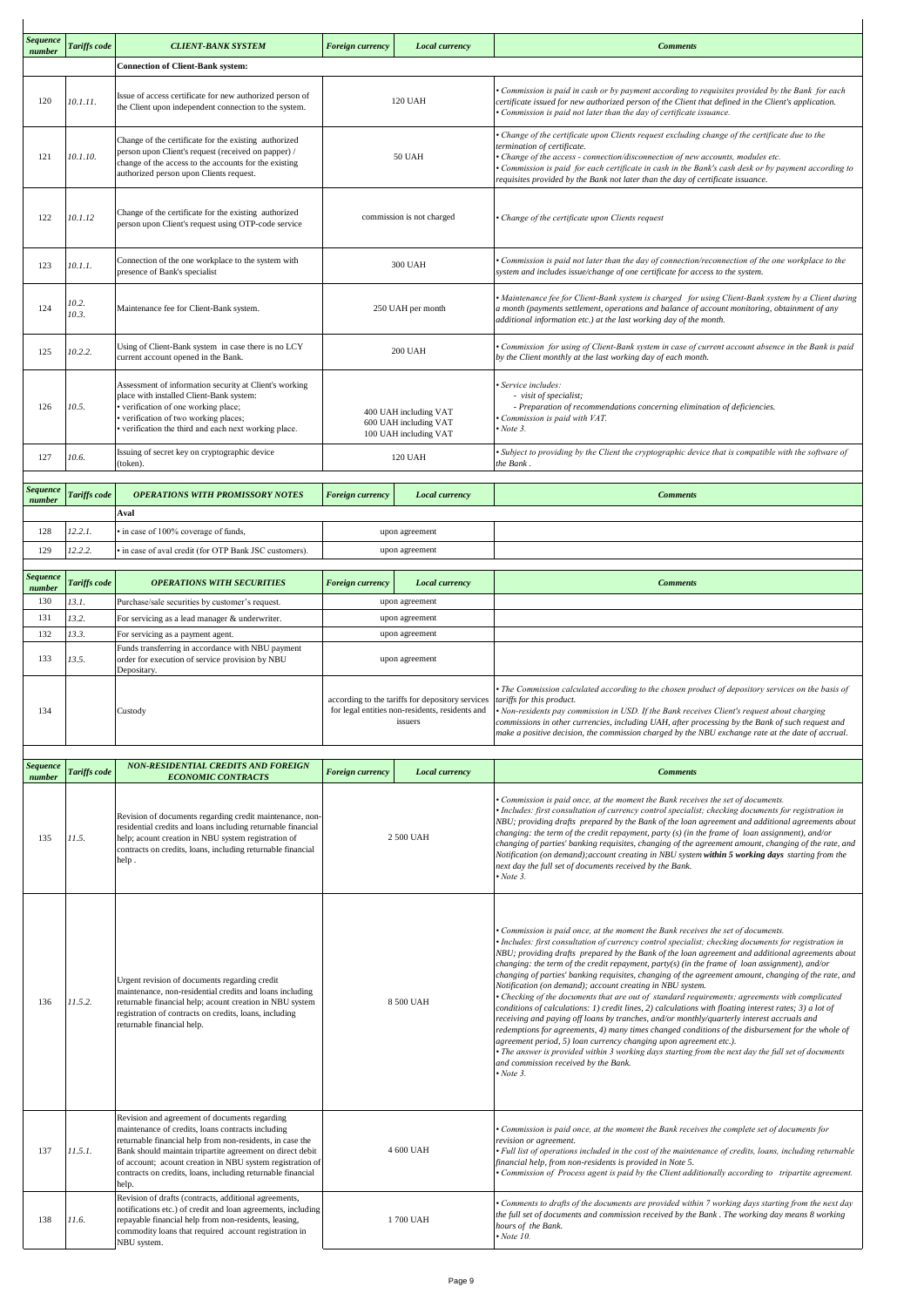| 139 | 11.6.2.  | Providing by the Bank draft of documents (contracts,<br>additional agreements, notifications of agreements etc.)<br>under credits and loans agreements, including repayable<br>financial help from non-residents, leasing, commodity<br>loan necessary to carry out operations on them or create<br>an account in the NBU system.<br>Preliminary verification of documents that go beyond the<br>standard requirements for credit / loan agreements from<br>non-residents, including repayable financial assistance,<br>leasing, commodity loans at the written request of the<br>Client. | 0,1% of the amount of agreement<br>(min. 3 500 UAH,<br>max. 21 000 UAH) | Commission is paid in UAH under NBU currency exchange rate on the day of a written Client's<br>request receipt.<br>• Revision of documents that go beyond the standard requirements and require additional<br>(coordination of legal department of the Bank and NBU. The answer is provided within 31 (thirty one<br>working days or within 3 (three) working days after the Bank received written answer from NBU.<br>• Preparation by the Bank of the documents for further signing by the parties Draft of documents<br>which aren't required additional writing requests to the NBU and legal departments of the Bank<br>provided during 10 (ten) working days. Draft of documents which are required additional<br>coordination by legal department of the Bank and / or required writing explanation of the NBU,<br>provided within 31 working days or within 3 working days after the Bank received written answer<br>from NBU. |
|-----|----------|-------------------------------------------------------------------------------------------------------------------------------------------------------------------------------------------------------------------------------------------------------------------------------------------------------------------------------------------------------------------------------------------------------------------------------------------------------------------------------------------------------------------------------------------------------------------------------------------|-------------------------------------------------------------------------|----------------------------------------------------------------------------------------------------------------------------------------------------------------------------------------------------------------------------------------------------------------------------------------------------------------------------------------------------------------------------------------------------------------------------------------------------------------------------------------------------------------------------------------------------------------------------------------------------------------------------------------------------------------------------------------------------------------------------------------------------------------------------------------------------------------------------------------------------------------------------------------------------------------------------------------|
| 140 | 11.7.1.  | Urgent providing of paper certificate about confirmation<br>of the foreign currency receipt to the Account of the<br>Client, confirmation of existence of the import MD,<br>presence / absence of debt on the foreign economic<br>operations, status of payments under the loan contract,<br>loans from non-residents, including repayable financial<br>help.                                                                                                                                                                                                                             | <b>900 UAH</b>                                                          | The certificate is provided on the same working day in case the request received until 13:00.<br>• The certificate is provided on the next working day in case the request received after 13:00.<br>$\cdot$ Note 2.                                                                                                                                                                                                                                                                                                                                                                                                                                                                                                                                                                                                                                                                                                                    |
| 141 | 11.7.2.  | Providing of paper certificate about confirmation of the<br>foreign currency receipt to the Account of the Client,<br>confirmation of existence of the import MD, presence /<br>absence of debt on the foreign economic operations,<br>status of payments under the loan contract, loans from<br>non-residents, including repayable financial help.                                                                                                                                                                                                                                       | <b>500 UAH</b>                                                          | · Certificate is provided within 5 working days.<br>$\cdot$ Note 2.                                                                                                                                                                                                                                                                                                                                                                                                                                                                                                                                                                                                                                                                                                                                                                                                                                                                    |
| 142 | 11.7.3.  | Providing the certificate (answer) regarding the foreign<br>operation execution and loans from non-residents upon<br>written request of the Client.                                                                                                                                                                                                                                                                                                                                                                                                                                       | <b>400 UAH</b>                                                          | • The answer is provided within 10 working days.<br>Note 2.                                                                                                                                                                                                                                                                                                                                                                                                                                                                                                                                                                                                                                                                                                                                                                                                                                                                            |
| 143 | 11.7.4.  | Urgent providing of information by electronic exchange<br>about confirmation of the foreign currency receipt to the<br>Account of the Client, confirmation of existence of the<br>import MD, presence / absence of debt on the foreign<br>economic operations, status of payments under the loan<br>contract, loans from non-residents, including repayable<br>financial help.                                                                                                                                                                                                            | <b>450 UAH</b>                                                          |                                                                                                                                                                                                                                                                                                                                                                                                                                                                                                                                                                                                                                                                                                                                                                                                                                                                                                                                        |
| 144 |          | Providing of of information by electronic exchange about<br>confirmation of the foreign currency receipt to the<br>Account of the Client, confirmation of existence of the<br>11.7.5. import MD, presence / absence of debt on the foreign<br>economic operations, status of payments under the loan<br>contract, loans from non-residents, including repayable<br>financial help.                                                                                                                                                                                                        | <b>250 UAH</b>                                                          |                                                                                                                                                                                                                                                                                                                                                                                                                                                                                                                                                                                                                                                                                                                                                                                                                                                                                                                                        |
| 145 | 11.8.    | Revision of the documents necessary for amending the<br>credits, loans, including returnable financial help from non-<br>residents; creation an account in NBU system registration<br>of changes to agreements on credits, loans, including<br>returnable financial help, from non-residents.                                                                                                                                                                                                                                                                                             | 500 UAH                                                                 | • Commission is paid once, at the moment the Bank receives the set of documents required for<br>registration of the changes to the agreement in NBU.<br>• The service is provided within 5 working days from the day following the receipt by the Bank of the<br>complete set of documents and the commission payment. The working day - is the 8 working hours of<br>the Bank.<br>$\cdot$ Note 5.                                                                                                                                                                                                                                                                                                                                                                                                                                                                                                                                     |
| 146 | 11.4.    | Preliminary revision of documents on export-import<br>operations upon written request of the Client.                                                                                                                                                                                                                                                                                                                                                                                                                                                                                      | commission is not charged                                               | • Includes first consultation of currency control specialist; providing agreement drafts prepared by<br>the Bank (on demand).<br>• The answer is provided within 3 working days (via e-mail). The answer in paper form with<br>signatures of the authorized persons is provided within 7 working days. The term of the answer<br>could be extended if additional consultations (other Bank's departments or authorized bodies) is<br>needed.<br>Now be 3.                                                                                                                                                                                                                                                                                                                                                                                                                                                                              |
| 147 | 11.12.   | Providing the paper certificate concerning the state of<br>settlements on foreign economic contracts of the Clients.                                                                                                                                                                                                                                                                                                                                                                                                                                                                      | <b>700 UAH</b>                                                          | • Certificate is provided within 5 working days since written request is provided by the Client<br>$\cdot$ Note 2.                                                                                                                                                                                                                                                                                                                                                                                                                                                                                                                                                                                                                                                                                                                                                                                                                     |
| 148 | 11.13.   | Providing the paper certificate concerning the state of<br>settlements on loan agreements/credits/leasing/commodity<br>loans from non-residents, including returnable financial<br>help in case of transferring them for servicing to the<br>another institution.                                                                                                                                                                                                                                                                                                                         | <b>700 UAH</b>                                                          | • Certificate is provided within 5 working days since written request is provided by the Client/the<br>institution to which the foreign economic agreement/contract is transferring for the servicing.<br>$\cdot$ Note 2.                                                                                                                                                                                                                                                                                                                                                                                                                                                                                                                                                                                                                                                                                                              |
| 149 |          | Providing the information by electronic exchange<br>11.12.1. concerning the state of settlements on foreign economic<br>contracts of the Clients.                                                                                                                                                                                                                                                                                                                                                                                                                                         | <b>350 UAH</b>                                                          |                                                                                                                                                                                                                                                                                                                                                                                                                                                                                                                                                                                                                                                                                                                                                                                                                                                                                                                                        |
| 150 | 11.13.1. | Providing the of information by electronic exchange<br>concerning the state of settlements on loan<br>agreements/credits/leasing/commodity loans from non-<br>residents, including returnable financial help in case of<br>transferring them for servicing to the another institution.                                                                                                                                                                                                                                                                                                    | <b>350 UAH</b>                                                          |                                                                                                                                                                                                                                                                                                                                                                                                                                                                                                                                                                                                                                                                                                                                                                                                                                                                                                                                        |

| <b>Sequence</b><br>number | Tariffs code | <b>OTHER SERVICES</b>                                                                                                                                                                                                                                                                                                                                  | <b>Foreign currency</b> | Local currency | <b>Comments</b>                                                                                                                                                                                                                                                                                                                       |
|---------------------------|--------------|--------------------------------------------------------------------------------------------------------------------------------------------------------------------------------------------------------------------------------------------------------------------------------------------------------------------------------------------------------|-------------------------|----------------|---------------------------------------------------------------------------------------------------------------------------------------------------------------------------------------------------------------------------------------------------------------------------------------------------------------------------------------|
| 151                       | 1.2.1.       | Issue of certificates associated with Client's transaction<br>services; duplicates of cash documents, payment<br>documents, documents confirming cash operations and<br>other documents requested additionally by the Client from<br>the Bank's archive - for legal entities, that closed their<br>accounts with the Bank on the date of such request. | 300 UAH                 |                | · Provided upon written request from the Client.<br>$\cdot$ Note 2.                                                                                                                                                                                                                                                                   |
| 152                       | 1.2.2.       | Issue of certificates associated with Client's transaction<br>services on Client's request to compile the audit report.                                                                                                                                                                                                                                | 500 UAH                 |                | Commission is charged for preparation of information response for auditors separately for each<br>reporting period (calendar year).<br>$\cdot$ Note 2.                                                                                                                                                                                |
| 153                       | 1.2.3.       | Issue of certificates associated with Client's transaction<br>services on accruing and liquidation of interest on the<br>account balance (Interest Bearing Current Account) /<br>overdraft / other loan obligations.                                                                                                                                   | 300 UAH                 |                | · Provided upon written request from the Client.<br>The information provided for period of not more than 1 year in one document.<br>$\cdot$ Note 2.                                                                                                                                                                                   |
| 154                       | 1.2.4.       | Issue of other types of certificates associated with Client's<br>transaction services that are not defined separately in this<br>Tariffs.                                                                                                                                                                                                              | 300 UAH                 |                | · Provided upon written request from the Client during 3 working days<br>Commission is paid by the Client on the day of the request provision<br>$\cdot$ Note 2.                                                                                                                                                                      |
| 155                       | 1.2.5.       | Urgent issue of other certificates related to Client's<br>transaction services that are not defined separately in this<br>Tariffs.                                                                                                                                                                                                                     | 400 UAH                 |                | • Provided within current working day upon written request from the Client in case the Bank received<br>the inquiry till 13-00. If the Client's request received after 13-00 the certificate is provided till 13-00<br>next working day.<br>• Commission is paid by the Client on the day of the request provision<br>$\cdot$ Note 2. |
| 156                       | 11.14.       | Providing the certificate regarding the split of payments<br>under the insurance contract.                                                                                                                                                                                                                                                             |                         | 420 UAH        | $\cdot$ Note 2.<br>$\cdot$ Note 9.                                                                                                                                                                                                                                                                                                    |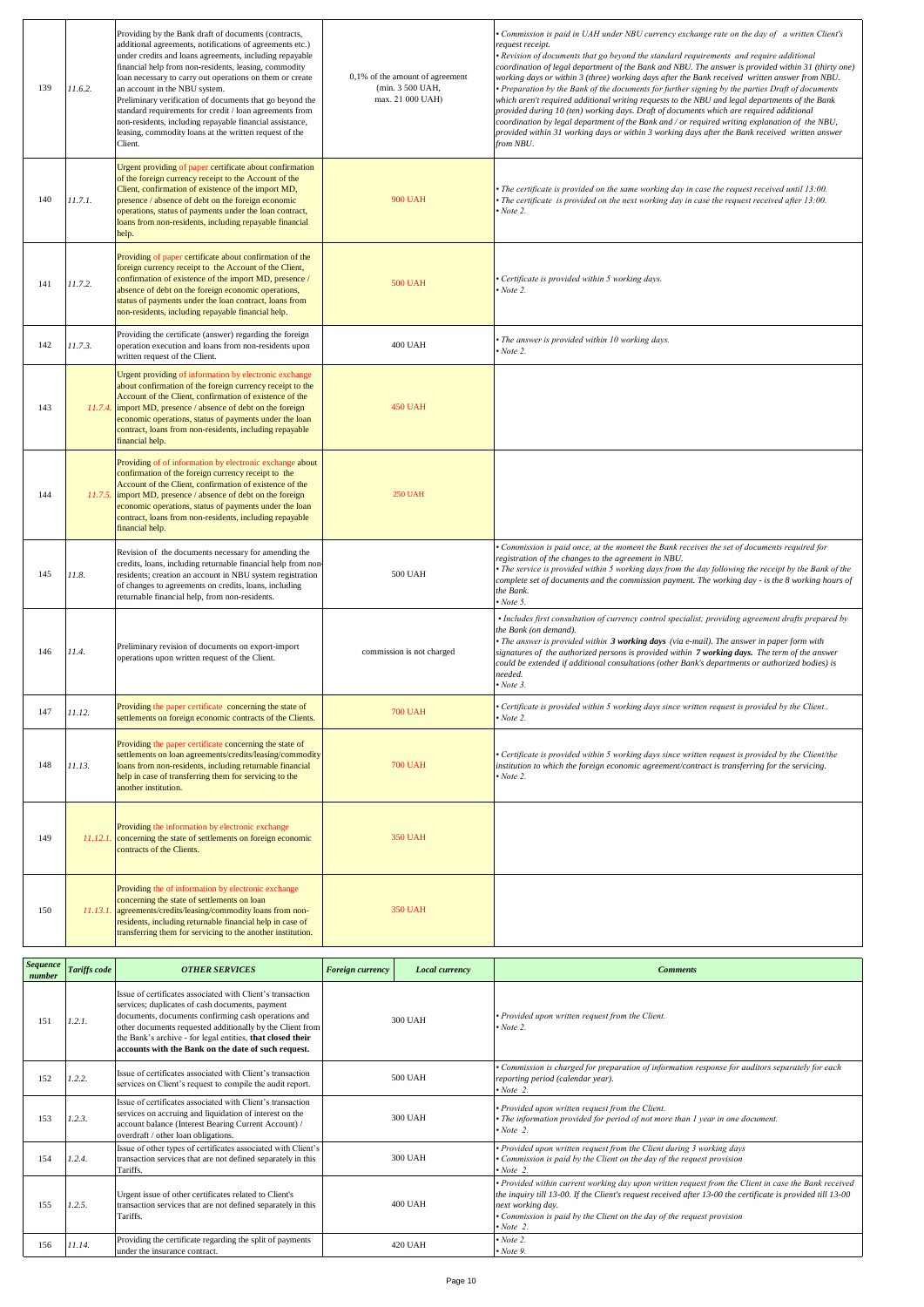| 157 | 11.15. | Providing the certificate about permition from the Bank to<br>travel abroad on a vehicle that is pledged by the Bank.                                                                                                                                                                                                                | <b>200 UAH</b>                                 | $\cdot$ Note 2.<br>$\cdot$ Note 9.                                                                                                                                                                                                                                                                                                                                                                                |
|-----|--------|--------------------------------------------------------------------------------------------------------------------------------------------------------------------------------------------------------------------------------------------------------------------------------------------------------------------------------------|------------------------------------------------|-------------------------------------------------------------------------------------------------------------------------------------------------------------------------------------------------------------------------------------------------------------------------------------------------------------------------------------------------------------------------------------------------------------------|
| 158 | 11.16. | Providing the certificate about permition from the Bank<br>for second turn pledge.                                                                                                                                                                                                                                                   | <b>700 UAH</b>                                 | $\cdot$ Note 2.<br>$\cdot$ Note 9.                                                                                                                                                                                                                                                                                                                                                                                |
| 159 | 11.18. | Providing the information about the absence / the state of<br>indebtness within loans, including providing the<br>information about financial guarantee contracts / collateral<br>agreements and other obligations within the Bank.                                                                                                  | <b>200 UAH</b>                                 | • Certificate is provided within 3 working days since written request is provided by the Client.<br>$\cdot$ Note 2.                                                                                                                                                                                                                                                                                               |
| 160 | 11.19. | Providing the information for the period about the state<br>of indebtness within loans (including certificates on<br>debit/credit turnovers and account balances).                                                                                                                                                                   | 500 UAH                                        | • Commission is paid for the certificate separately for each reporting period (calendar year).<br>• Certificate is provided within 5 working days since written request is provided by the Client.<br>$\bullet$ Note 2.                                                                                                                                                                                           |
| 161 | 11.10. | Providing of certificates and statements from the Bank on<br>factoring operations: turnovers on account, amounts of<br>accrued and paid interests for the period/for the<br>$debtor(s)/for$ the agreement(s) on factoring etc.                                                                                                       | upon agreement<br>(min. 300 UAH, max.1200 UAH) | $\cdot$ Note 2.                                                                                                                                                                                                                                                                                                                                                                                                   |
| 162 | 11.20. | Providing by the Bank of documents, including requests,<br>registers, other documents necessary for state<br>compensation funds receiving within the state programs<br>aimed at support of Ukrainian industries regarding<br>principal and/ or interest amounts and/ or purpose<br>utilization under financing provided by the Bank. | 750 UAH                                        | • Commission is charged for preparation and/ or analysis of set of documents/information under each<br>loan (product) separately.<br>• Documents/ information are provided within 10 working days after Client's written request receipt<br>by the bank.<br>• Commission is paid by Client once at the day of written request submission to the Bank for the<br>mentioned documents receiving.<br>$\cdot$ Note 2. |

| Sequence<br>number | <b>Tariffs</b> code | <b>OTHER SERVICES</b>                                                                                                                                                                                                                                                                                                                                                                       | Foreign currency                                             | Local currency | <b>Comments</b>                                                                                                                                                                                                                                                                                                                                                                                                                                                                                                                                                                        |
|--------------------|---------------------|---------------------------------------------------------------------------------------------------------------------------------------------------------------------------------------------------------------------------------------------------------------------------------------------------------------------------------------------------------------------------------------------|--------------------------------------------------------------|----------------|----------------------------------------------------------------------------------------------------------------------------------------------------------------------------------------------------------------------------------------------------------------------------------------------------------------------------------------------------------------------------------------------------------------------------------------------------------------------------------------------------------------------------------------------------------------------------------------|
| 163                | 11.1.               | Promissory Notes forms' sale.                                                                                                                                                                                                                                                                                                                                                               | 15 UAH including VAT                                         |                | · State Duty has to be paid by the Client separately.                                                                                                                                                                                                                                                                                                                                                                                                                                                                                                                                  |
| 164                | 11.2.               | Cheque book release.                                                                                                                                                                                                                                                                                                                                                                        | <b>150 UAH</b>                                               |                | · For each book.                                                                                                                                                                                                                                                                                                                                                                                                                                                                                                                                                                       |
| 165                | 11.11.              | Payments confirmation - for the payment of state tax,<br>court fee, for information and technical services for trial,<br>for filing a complaint to the Antimonopoly Committee of<br>Ukraine                                                                                                                                                                                                 | <b>100 UAH</b>                                               |                | $\cdot$ Note 2.                                                                                                                                                                                                                                                                                                                                                                                                                                                                                                                                                                        |
| 166                | 11.22.              | Preparation (approval / support) of documents within the<br>account direct debit according to tripartite agreement.                                                                                                                                                                                                                                                                         | 4000 UAH                                                     |                | • Commission is paid once, upon the Bank receives the whole set of documents required for tripartite<br>agreement preparation.<br>$\cdot$ Note 2.<br>$\cdot$ Note 3.                                                                                                                                                                                                                                                                                                                                                                                                                   |
| 167                | 11.17.              | Providing the Client with a duplicate of contract (deal)<br>which was signed between the Bank and the Client,<br>including financing and security agreements.                                                                                                                                                                                                                               | 420 UAH                                                      |                | • A duplicate of contract (deal) is provided within 3 working days.<br>$\cdot$ Note 2.                                                                                                                                                                                                                                                                                                                                                                                                                                                                                                 |
| 168                | 13.31.              | Maintenance of card payroll project.                                                                                                                                                                                                                                                                                                                                                        |                                                              | upon agreement | The amount and rules of commission payment are specified by the appropriate agreement for service<br>of salary project using interLocal payment plastic cards                                                                                                                                                                                                                                                                                                                                                                                                                          |
| 169                | 13.32               | Commission for transfer of payments according to the<br>information on the salary project to the accounts of<br>employees opened in other banks                                                                                                                                                                                                                                             | 1%                                                           |                | The commission is calculated from the amount of transfers to the accounts of individuals opened with<br>other banks                                                                                                                                                                                                                                                                                                                                                                                                                                                                    |
| 170                | 11.23.              | Providing of the changes to the Bank standard agreement,<br>regarding execution of payment and cash operations,<br>deposit products upon Client's written request.                                                                                                                                                                                                                          | commission is not charged                                    |                | Review/approval is provided within 7 working days since written request is provided by the Client.                                                                                                                                                                                                                                                                                                                                                                                                                                                                                     |
| 171                | 11.24.              | Preparation of the drafts of documents and / or<br>arrangement of documents (protocol, certificate, letter<br>and other types of documents) by the Bank.                                                                                                                                                                                                                                    | 500 UAH including VAT                                        |                | Document is provided within 7 working days since written request is provided by the Client.<br>The Commission shall not be charged if in the process of approval only the technical errors in the<br>names of parties and / or requisites of agreements and / or typographical errors are corrected.<br>Commission is paid by the Client on the day of the request provision.<br>• Note 2.                                                                                                                                                                                             |
| 172                | 11.24.1.            | Urgent preparation of the drafts of documents and / or<br>approval of documents (protocol, certificate, letter and<br>other types of documents) by the Bank.                                                                                                                                                                                                                                | 1 500 UAH including VAT                                      |                | Document is provided within not more than 1 working day since written request is provided by the<br>Client.<br>Commission is paid by the Client on the day of the request provision.<br>The Commission shall not be charged if in the process of approval only the technical errors in the<br>names of parties and / or requisites of agreements and / or typographical errors are corrected.<br>$\cdot$ Note 2.                                                                                                                                                                       |
| 173                | 11.25.              | Acceptance / providing comments to the documents that<br>arranged in English.                                                                                                                                                                                                                                                                                                               | 100 UAH including. VAT<br>(for one page)                     |                | Document is provided within 14 working days since written request is provided by the Client.<br>Commission is paid by the Client on the day of the request provision.<br>When receiving and providing comments on Legal opinions in English commission is paid by the<br>Client if the Legal opinions are provided in unacceptable for the Bank form and do not contain<br>answers to standard questions, the answers to which are required by the Bank in Legal opinions in<br>accordance with the list of issues which provided to the Client by the Bank.<br>$\cdot$ Note 2.        |
| 174                | 11.25.1.            | Urgent acceptance / providing comments to the<br>documents that arranged in English.                                                                                                                                                                                                                                                                                                        | 300 UAH including. VAT<br>(for one page)                     |                | Document is provided within not more than 2 working day since written request is provided by the<br>Client.<br>Commission is paid by the Client on the day of the request provision.<br>When receiving and providing comments on Legal opinions in English commission is paid by the<br>Client if the Legal opinions are provided in unacceptable for the Bank form and do not contain<br>answers to standard questions, the answers to which are required by the Bank in Legal opinions in<br>accordance with the list of issues which provided to the Client by the Bank.<br>Note 2. |
| 175                | 11.26.              | Providing explanations / consultation upon request of<br>Client in relation to realization of any bank transaction and<br>/or explanations of current legislation of Ukraine/<br>provision of recommendations regarding actual use of<br>current legislation of Ukraine that are out of scope of<br>bank services that are provided under concluded<br>agreements within the Bank.          | upon agreement,<br>but not less than 500 UAH including VAT   |                | • Information is provided within 5 working days since written request is provided by the Client.<br>$\cdot$ Note 2.                                                                                                                                                                                                                                                                                                                                                                                                                                                                    |
| 176                | 11.26.1.            | Urgent providing of explanations / consultation upon<br>request of Client regarding the realization of any bank<br>transaction and /or explanations of current legislation of<br>Ukraine/ provision of recommendations regarding actual<br>use of current legislation of Ukraine that are out of scope<br>of bank services that are provided under concluded<br>agreements within the Bank. | upon agreement,<br>but not less than 3 000 UAH including VAT |                | Information is provided within not more than 3 working days since written request is provided by the<br>Client.<br>Commission is paid by the Client on the day of the request provision.<br>$\cdot$ Note 2.                                                                                                                                                                                                                                                                                                                                                                            |
| 177                | 11.27.              | Providing of the non-standard bank agreement (in<br>Ukrainian), upon the writing request of the Client.                                                                                                                                                                                                                                                                                     | 850 UAH<br>(for one page)                                    |                | Document is provided within 7 working days since written request is provided by the Client.<br>Commission is paid by the Client on the day of the request provision.<br>$\cdot$ Note 2.                                                                                                                                                                                                                                                                                                                                                                                                |
| 178                | 11.27.1.            | Urgent providing of the non-standard bank agreement (in<br>Ukrainian), upon the writing request of the Client.                                                                                                                                                                                                                                                                              | 1 250 UAH<br>(for one page)                                  |                | • Document is provided within not more than 3 working days since written request is provided by the<br>Client.<br>Commission is paid by the Client on the day of the request provision.<br>Note 2.                                                                                                                                                                                                                                                                                                                                                                                     |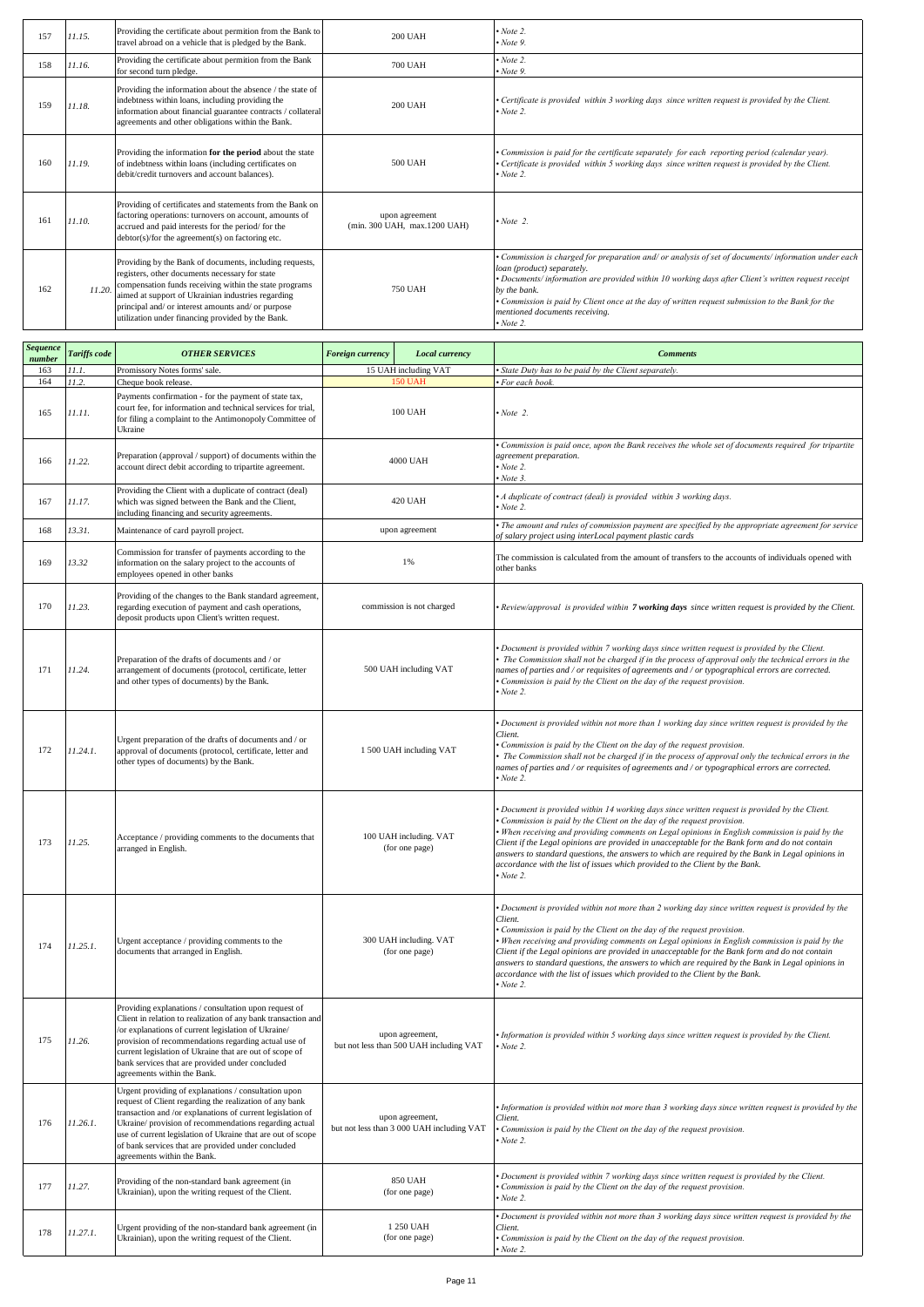| 179 | 11.28.   | Providing of changes to the Bank loan standard agreement<br>upon Client's request.                                                                                      | 5 000 UAH including VAT      |       | • Document is provided within 5 working days since written request is provided by the Client.<br>• The Commission shall not be paid in case of consideration/of concordance of "insignificant"<br>changes to the standard template of bank agreement, that is required by notaries that support the<br>agreement, namely: transference of the requisites of the parties of the agreement to the preamble of<br>agreement, addition of data related to the authorized persons of the Client, that carry out signing of<br>the agreement.<br>• Commission is paid by the Client on the day of the request provision.<br>$\cdot$ Note 2.                  |
|-----|----------|-------------------------------------------------------------------------------------------------------------------------------------------------------------------------|------------------------------|-------|--------------------------------------------------------------------------------------------------------------------------------------------------------------------------------------------------------------------------------------------------------------------------------------------------------------------------------------------------------------------------------------------------------------------------------------------------------------------------------------------------------------------------------------------------------------------------------------------------------------------------------------------------------|
| 180 | 11.28.1. | Urgent providing of changes to the Bank loan standard<br>agreement upon Client's request.                                                                               | 7 500 UAH including VAT      |       | • Document is provided within not more than 1 working days since written request is provided by the<br>Client.<br>• The Commission shall not be paid in case of consideration/of concordance of "insignificant"<br>changes to the standard template of bank agreement, that is required by notaries that support the<br>agreement, namely: transference of the requisites of the parties of the agreement to the preamble of<br>agreement, addition of data related to the authorized persons of the Client, that carry out signing of<br>the agreement.<br>• Commission is paid by the Client on the day of the request provision.<br>$\cdot$ Note 2. |
| 181 | 11.29.   | Review/approval of the insurance agreement with non-<br>authorized by the Bank insurance company offered by<br>Client.                                                  | 5 000 UAH including VAT      |       | • Document is provided within 7 working days since written request is provided by the Client.<br>• Commission is paid by the Client on the day of the request provision.<br>$\cdot$ Note 2.                                                                                                                                                                                                                                                                                                                                                                                                                                                            |
| 182 | 11.30.   | Calculation of the market (fair) value of property that is<br>pledged or offered as a pledge (in the case of absence of<br>estimation conducted by evaluating company). | upon agreement including VAT |       | · Calculation provided upon written request from the Client.<br>$\cdot$ Note 2.                                                                                                                                                                                                                                                                                                                                                                                                                                                                                                                                                                        |
| 183 | 11.31    | Providing direct access to the Treasury of OTP BANK<br>JSC when performing operations on financial markets                                                              | Comission is not charged     |       | For provision of this Service special agreement with the Bank shall be signed                                                                                                                                                                                                                                                                                                                                                                                                                                                                                                                                                                          |
| 184 | 11.32    | Certification of incoming and outgoing payment orders at the<br>request of the client                                                                                   |                              | 50UAH | Fee is paid per each document                                                                                                                                                                                                                                                                                                                                                                                                                                                                                                                                                                                                                          |

*Notes :*

1. Providing of the account statements in electronic form (via Client-Bank system) certified by electronic digital signature of authorized person that is imposed and used according to the legislation of Ukraine; providing certificates on debit/credit turnovers and account balances (certificates provided within 3 working days); incoming LCY standard payments (funds are credited the day they've been received but not earlier the value date *specified in a payment document); incoming FCY standard payments (funds are credited with the value date indicated in a payment document under condition of receiving a coverage from correspondent bank before 15:00 of value date, in other cases the funds are credited next working day after value date); using banking boxes (in case of signing Agreement between Bank and the Client on using banking boxes).*

2. Commission is paid for each reviewed/ issued document / transferred payment in cash through the Bank Cash Desk or transferred to the Bank account according to requisites provided by Bank no later the day of *providing the information / operation.*

3. Commissions are to be charged as of the moments of operations proceeding in cash at Cash Desk of the Bank or by transfer on the requisites specified by the Bank, or by direct debit from Client's account. In case of *payment of the commission for the Bank's services in cash through the Bank's cash desk, the amount of cash deposit is rounded up according to the rules determined by the NBU Resolution № 25 of March 15, 2018.*

*4. Commissions are to be charged in UAH under NBU exchange rate as of the date of the transaction.*

*5. Checking the documents required to create an account in the NBU system; creation of an account in the NBU system within 5 working days from the day after the date of receipt of the full package of documents..*

6. Client agrees and gives consent to the Bank for transference of funds from inactive accounts stipulated in tariff code 1.5.8. subject to written notification of such transference from the Bank. Notification should be se *Bank to the last known legal address of the Client.*

*Account is defined as inactive in case there were no transactions on it for at least 6 months (including the provisions of tariff code 1.2.).*

*7. In case the currency is purchased for Letter of Credit/Guarantee repayment to OTP Bank JSC documents that are required for such operations should be provided to the Bank not later than 10-00 by Kyiv on the day of Application for foreign currency purchase provision.* 

8. The Client may refuse to execute the purchase and/or sale of foreign currency and/or purchase of foreign currency products and terminate the Application for foreign currency purchase without execution<br>by providing the B samples/List of Account Managers. The letter must contain the link to the requisites of the Application for foreign currency purchase and/or Application for foreign currency sale and/or Application for precises of the Sppl currency for other foreign currency that is terminated and the account details for returning to the Client the funds written off by the Bank to execute the respective Client's Application for foreign currency purchase and/ *Application for foreign currency sale and/or Application for purchase of foreign currency for other foreign currency. The Application for foreign currency purchase and/or Application for foreign currency sale and/or Application for purchase of foreign currency for other foreign currency terminated in accordance with the abovementioned requirements, is considered to be returned by the Bank to the Client without execution.*

## *9. Information on the list, the name and address of the Credit Bureau posted on the Bank's website at the link www.otpbank.com.ua.*

*The inclusion of this provision in the text of these Terms and Conditions Client acknowledges that it is properly notified of the name and address of the Credit Bureau.*

10. Commission is paid for each document (or documents) submitted to the Bank for review. If other documents are added to the package of documents that was previously reviewed by the Bank, such additional documents *are considered as separate documents package if they are provided later than one month from the date of original documents receipt by the Bank.*

*11. In case the currency is purchased for loans from non-residents repayment documents that are required for such operations should be provided to the Bank not later than 10-30 by Kyiv on the day of Application for foreign currency purchase provision.* 

#### *Notes for DOCUMENTARY COLLECTION, DOCUMENTARY CREDITS (L/C), GUARANTEES chapters:*

• Commission for each SWIFT/TELEX advise - 5 USD. Commission payment should be executed during 3 banking days from the date of invoice (but not later than last working day of the current month) in Local currency upon NBU rate.

*• Commission amount for the operations in foreign currency are recalculated into UAH using USD basis under the NBU rate on the date of payment.*

*• Commissions are to be charged as of the moments of operations proceeding in cash at Cash Desk of the Bank or by transfer on the requisites specified by the Bank, or by direct debit from Client's account. • Commission payment should be executed during 3 banking days from the date of invoice (but not later than last working day of the current month) in Local currency upon NBU rate or according to the conditions stipulated in the agreement.* 

#### *Notification for the Tariffs:*

• The term "Agreement on providing banking services" in this Tariffs means the Agreement between the Client and The Bank:<br>OPENNG ACCOUNTS, CASH AND ESTILMENT SENIGE SONDERING THE RESOLUTION COOPENING THEIR SEPARATE SUBDIVI

*• Client and the Bank agreed that Bank Tariffs are inalienable part of Agreement on providing banking services in the case such Agreement on providing banking services is signed between the Bank and Client.*

· The Bank and the Client agreed that the Bank provides account statement to the Client in electronic form certified by electronic digital signature that is imposed and used according to the legislation of Ukraine. Provisi *of account statements in paper form is carried out upon written request of the Client and after payment of the fee in accordance with the Bank's Tariffs.*

Electronic digital signature that is affixed on account statement in electronic form is the same as handmade signature in its legal status and confirmed that the Account statement in electronic form is a primary document<br>a

*• Terms and conditions for corporate clients do not apply to customers that are registered as private pension funds.*

*• The term "business day" and / or "working day" in the text of this Tariffs is the day during which the Bank carries out customer service.*

*• Postoperative operations in Cash Desk executed till 10:00 with value date "next working day". Postoperative Cash Desk time established for each Bank's branch separately.*

*• Should any clause of these Tariffs contradict the conditions of the signed Agreement on providing banking services, the clause stated in Tariffs will prevail.*

*• Any correspondent/receiver bank's charges, fees and/or penalties if any will be borne by the Client.* 

*• All additional charges in connection with telephone, fax and telex charges, as well as messenger's and couriers fees, postage will be borne with VAT by the Client.*

· On the ever of holidays and non-working days, which defined by legislation, opening hours for Client-Bank concerning acceptance of electronic LCY payments can be reduced. The Bank shall be construed as duly notified *the Client of the opening hours reduce if the notification to the Client was sent via the Client-Internet-Banking "OTP online" and/or placed in public Client-accessed areas at the Bank premises.*